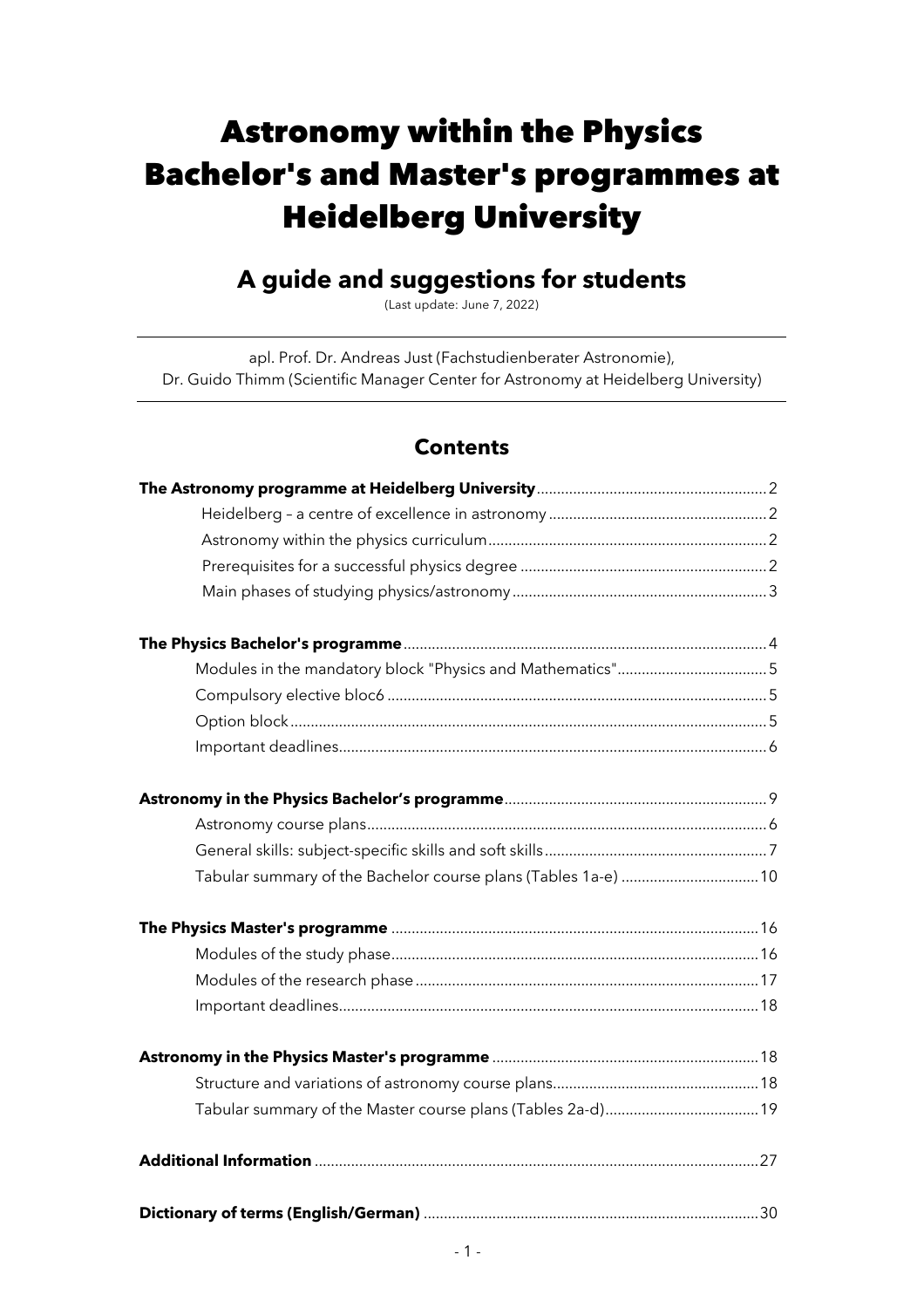### **The Astronomy programme at Heidelberg University**

We are pleased that you are interested in astronomy as part of your studies in physics at Heidelberg University. This study plan is designed to help you find the path that works best for you. The guidelines were prepared on the basis of the examination regulations and module manuals of the Faculty of Physics and Astronomy, which contain all legally binding regulations.

#### **Heidelberg – a centre of excellence in astronomy**

Heidelberg offers you ideal conditions for an excellent physics and astronomy education. The city is home to one of the few major centers of astronomical research and teaching in Germany, the **Center for Astronomy of Heidelberg University (ZAH)**. The ZAH is made up of **the Astronomische Rechen-Institut (ARI)**, the **Institut für Theoretische Astrophysik (ITA)**, and the **Landessternwarte Königstuhl (LSW)**. Also the **Max Planck Institute for Astronomy (MPIA)** and **Max Planck Institute für Nuclear Physics (MPIK)** as well as the **Heidelberg Institute for Theoretical Studies (HITS)** are primarily research institutes. The mission of the **Haus of Astronomy (HdA)** is public outreach, teacher training, and promoting exchange between scientists. Other institutes within the university are also involved - directly or indirectly - in fundamental astronomical research. These include the **Institute for Theoretical Physics (ITP)**, which among other things studies dark energy or gravity theories, the **Physikalisches Institut (PI)**, and the **Kirchhoff Institut für Physik (KIP)**, where the fundamental building blocks of the universe are studied. Together, these institutes make Heidelberg a lively, diverse, and dynamic place to learn astronomy, and for prospective astronomers to start their career.

#### **Astronomy within the physics curriculum**

Astronomers need a thorough grounding in astronomy, so the road to a successful education in astronomy takes you through physics. The physics BA-degree programme in Heidelberg generally start in the winter term, the MA-degree programme in the winter and summer term. Students are selected based on their application, which must be received around **15 July for the winter term** and around **January 15 for the summer term**. A full list of dates and complete information about the application procedure can be found on the website of the Faculty for Physics and Astronomy (see below).

Astronomy is the science of the physical principles and the origin of the universe as a whole. To achieve this, we observe the universe using not only the entire electromagnetic spectrum but also cosmic rays, neutrinos, and gravitational waves. To interpret these data scientifically, astronomy makes use of practically all areas of physics, including classical mechanics, nuclear physics, quantum mechanics, electromagnetism, thermodynamics, hydrodynamics, and relativity. Astronomy can only be practiced, therefore, with a thorough knowledge of physics. For this reason, astronomy is part of the physics curriculum, rather than a separate discipline. The modular Bachelor's and Master's programmes at Heidelberg University allow students to include astronomy to varying degrees of depth, and already in the early stages of their studies.

#### **Prerequisites for a successful physics degree**

As an essential prerequisite, you should have a deep interest in physical phenomena and problems as well as good mathematical skills. Knowledge of the computer and the English language is also useful. This knowledge is developed during the course of study and helps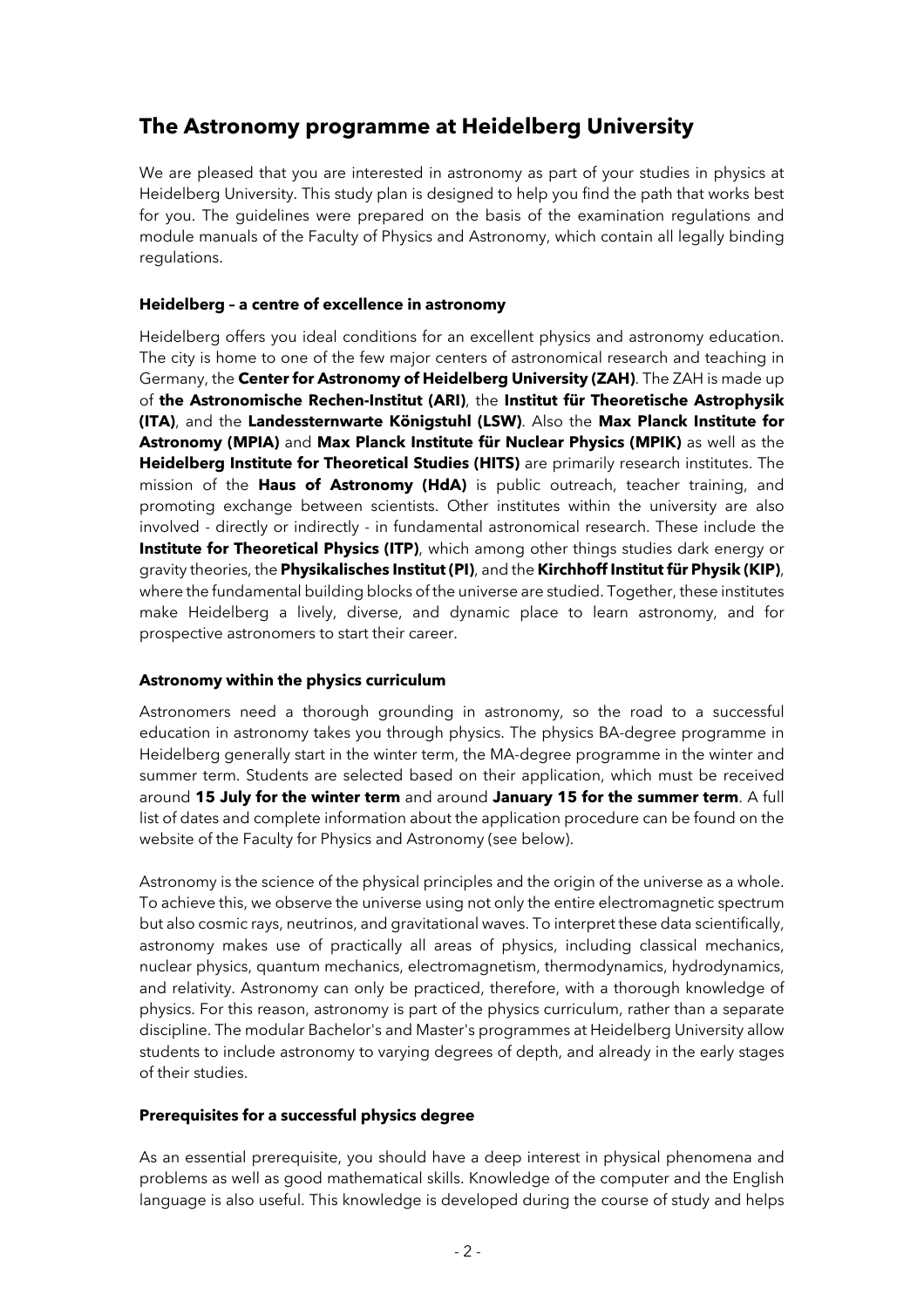you to understand the predominantly English-language specialist literature, which you must study at the latest in your research phase. In addition, all courses in the Master's programme are offered in English. The Department of Physics and Astronomy carries out an aptitude assessment procedure. This should enable you to assess whether this course of study is suitable for you. In case of doubt, we recommend that you consult the student advisory service of **the Department of Physics and Astronomy** (see below). Valuable information and assistance is also offered by the Student Council for Mathematics, Physics and Computer Science at Heidelberg University.

#### **Main phases of studying physics/astronomy**

- < The main goal of the **six-semester Physics Bachelor's programme (B.Sc.)** is to learn the fundamental concepts of all areas of physics. Breadth rather than depth is the goal, although one can already **choose astronomy as a core subject**. In the 3rd and 4th semesters, you will attend the astronomical introductory lectures and the astrophysical laboratory courses. Following this basic training, you can choose advanced modules that expand your competencies in astronomy observational methods, stellar astronomy and astrophysics, extragalactic astrophysics and cosmology, numerical methods and statistical procedures, and astronomical research using computer simulations. In addition, practical training components, special lectures, seminars on topics from current research and, if necessary, an astronomical or astrophysical bachelor thesis round off your training.
- < In the **four-semester Physics Master's programme (M.Sc.)** you specialize in particular areas of astronomy or physics, which also form the basis for the required Master's thesis. The Master's programme gives students the opportunity to study astronomy in depth before going on to do other things professionally, but it is also an essential step towards a research career.
- Those who achieve a good grade in their M.Sc. may apply to do a **PhD in astronomy**. The main component of any PhD programme is original and independent research. This can be done at one of the astronomical institutes within the university, or at one of the non-university research institutes already mentioned. In all cases, students are enrolled into the **PhD programme of the Department of Physics and Astronomy** of Heidelberg University, from which students receive their degrees.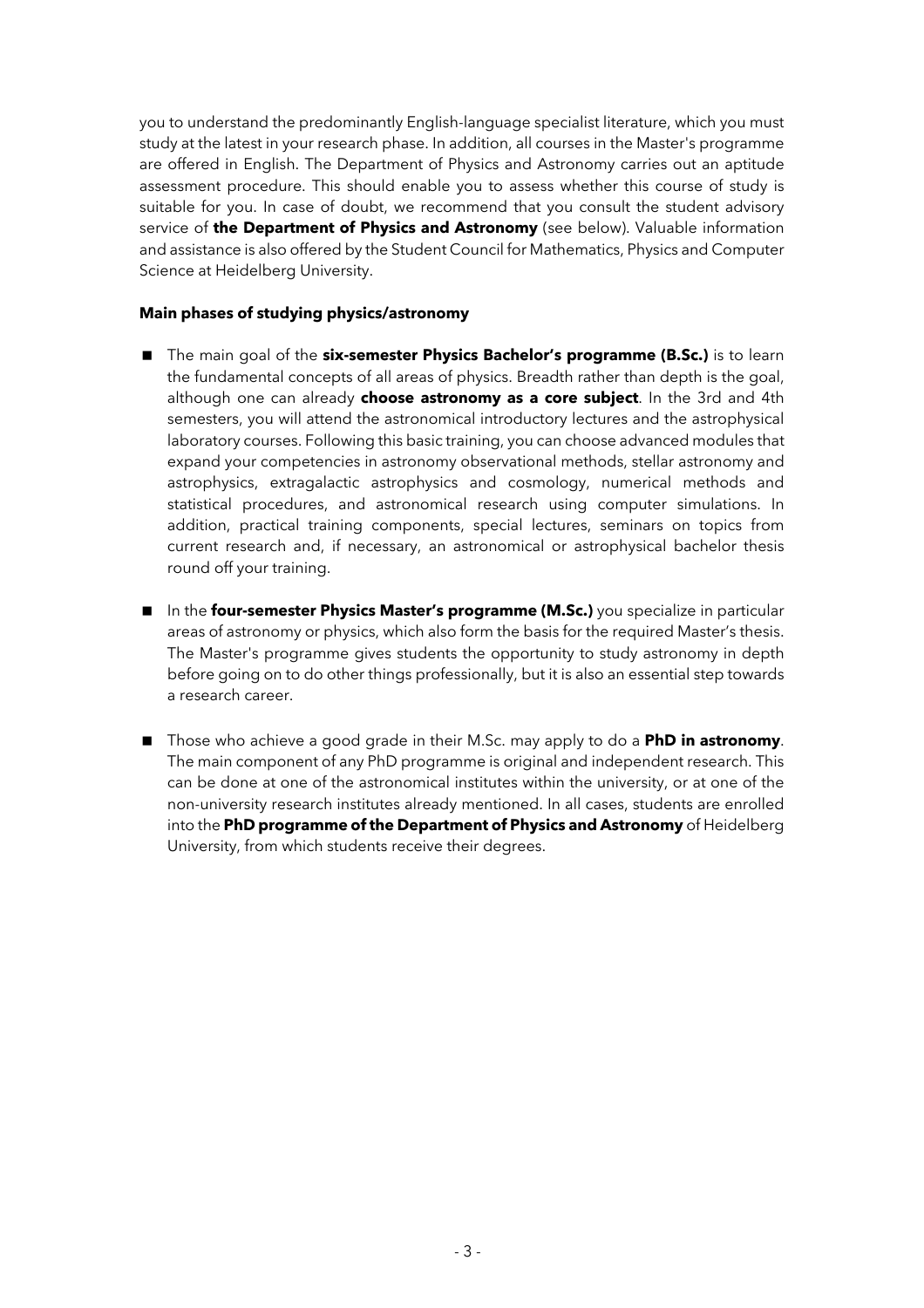### **The Physics Bachelor's programme**

The Bachelor's degree program "Physics" can be carried out with a **subject share of 100% or 50%**. In the latter case, this proportion corresponds to the study opportunity within the framework of the **teacher training** option. Details on this form of Heidelberg physics studies can be found on the homepage of the Department of Physics and Astronomy in the so-called module plan of the Bachelor's degree program (see also web links at the end of this document).

The following explanations refer only to the 100 percent degree program.

**The standard period of study** for the Bachelor's degree programme is six semesters, including the examination times. During this period, you must complete a total of **180 credit points<sup>1</sup> (CPs)** for a successful completion of your studies.

The Bachelor's programme is divided into three **study blocks**, each study block in turn into **study modules**. Study modules can be different types of courses, e.g. lectures, seminars, internships, exercises or combinations of such courses. Each study module has an abbreviation, e.g. PEP1 for "Experimental Physics I", and is completed by an examination. The division of your study into study blocks makes it possible to take astronomical modules exactly when they fit into the course of study and your personal planning.

The study modules to be completed as part of the Bachelor's programme cover three different **study blocks A, B and C**, in which a different number of credit points have to be achieved:

- **A:** Modules in the **mandatory block ("Pflichtbereich")** "physics and mathematics" with 129 CPs
- **B:** Modules in the **general skills block "(Wahlpflichtbereich")** "Übergreifende Kompetenzen" with 20 CPs
- **C:** Modules in the **optional block ("Wahlbereich")** with 31 CPs, which includes the so-called "Pflichtbereich Physik", in which you need to obtain at least 14 CPs<sup>2</sup>

#### **Requirement: A total of 180 CPs in six semesters across blocks A, B and C**

You should consult the Bachelor's module handbook and the examination regulations for details of which modules are available in which block. These documents are regularly updated and are available in the internet (see the links at the end of this document). The lectures in the mandatory block are mostly held in German, although tutorial classes are sometimes offered in English too. Some of the courses in the general skills and optional blocks are offered in English. This is the case for all the courses taken from the Master's programme (which can be identified as those with module labels starting with "M...").

<sup>1</sup> Credit Points (CP) measure the working time required for a training module. This includes attendance, preparation and follow-up times as well as times for any homework. One credit point corresponds to a working time of 30 hours. A total working time of about 30 CP (+/- 10%) or 900 hours (+/- 10%) is expected per semester. For this purpose, the lecture-free period between semesters must also be used to a considerable extent.  $\frac{2}{10}$  In the extreme case even all 31 CPs can be obtained in the general skills block.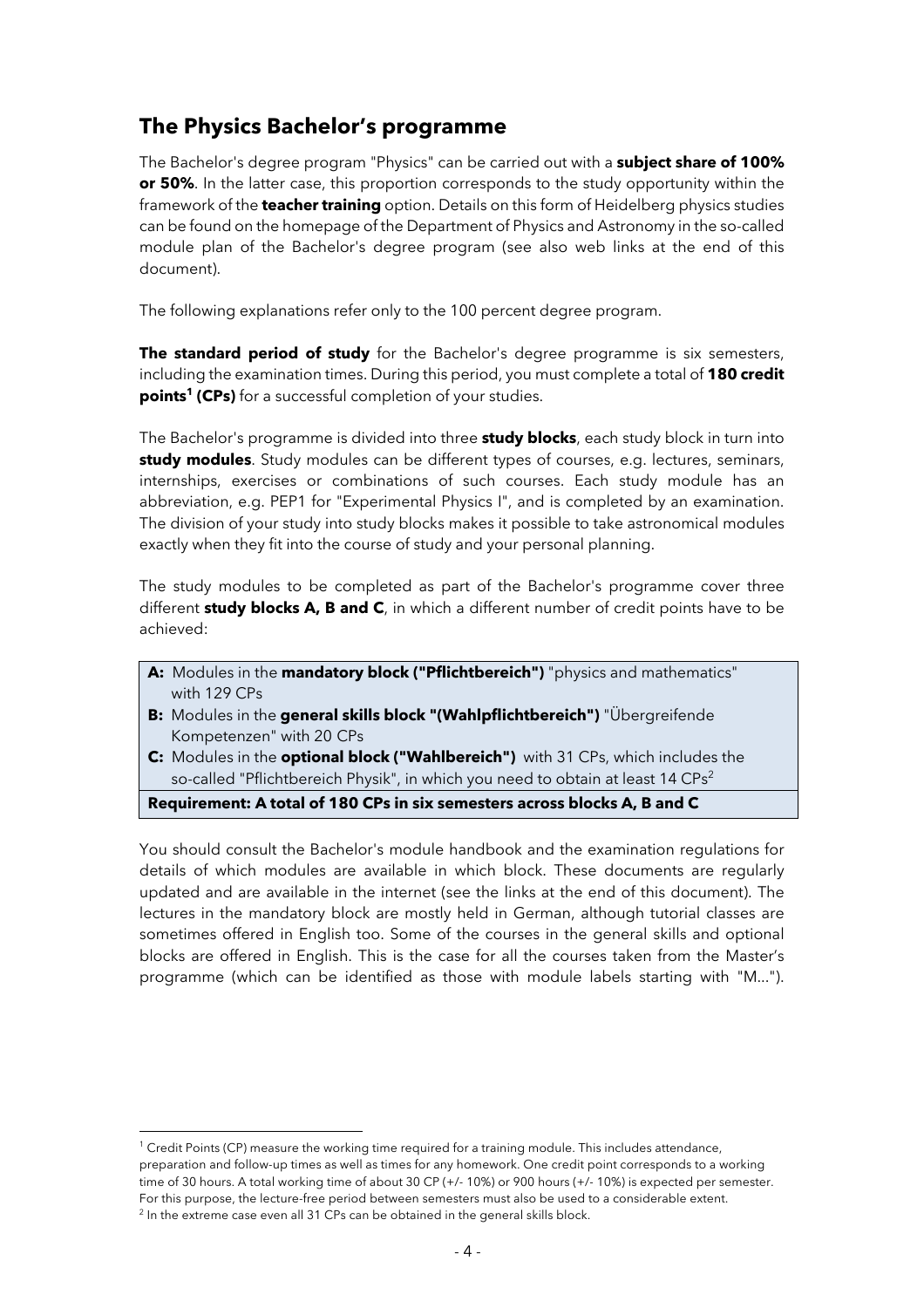#### **Modules in the mandatory block "Physics and Mathematics"**

In this part, you will be taught the essential basic knowledge of physics and mathematics in the context of course lectures, exercises and internships. The events mentioned in this area must be completed in any case. After the first semester, an orientation examination in the form of an exam in experimental physics will be taken (course-ID is PEP1). **In total, you must complete 129 CP in the compulsory area.** More detailed information can be found in the module handbook already mentioned, which you can view on the website of the Faculty of Physics and Astronomy.

The **compulsory area of physics** includes nine course lectures in experimental and theoretical physics, the beginner and advanced internships, a seminar, a course on presentation techniques and the bachelor's thesis in the 6th semester. In order to find a supervisor for the Bachelor's thesis, please contact one of the numerous scientific working groups, depending on your personal interest. How this works in detail is described below.

In the **compulsory area of mathematics**, the basic lecture *"Linear Algebra I"* is mandatory for all students in the Bachelor's degree program in Physics. Apart from that, you have the choice as far as the other compulsory elective modules in the field of mathematics are concerned. You can take the two courses *Higher Mathematics for Physicists II and III*, optimized for the needs of physics, which summarize the material of the lectures *"Analysis I and II"* and *"Higher Analysis".* On the other hand, you can also complete the basic mathematics modules *"Analysis II"* and *"Higher Analysis"* together with the students of mathematics.

#### **Compulsory elective block "Interdisciplinary Competences"**

In the compulsory elective area "Interdisciplinary Competences", you are to be taught skills that are also essential in today's professional life. Heidelberg University's corresponding services cover the areas of **personal key competences, job-related key competences** and **subject-specific additional qualifications**.

In addition to the purely professional qualification, success in studies and later careers also depends on **personality-related key competences** ("Persönlichkeitsbezogene Schlüsselkompetenzen"). These include, for example, organizational skills, teamwork or presentation techniques. In the Bachelor's programme, you have the opportunity to acquire such skills.

**Job-related key competences** ("Berufsbezogene Schlüsselkompetenzen") include, e.g., the use of computers, the analysis of data or a good knowledge of the English language. The offers in this area are usually held within the framework of block courses, i.e. the course does not extend over a whole semester, but the content is conveyed in a concentrated manner within one or two weeks.

**Subject-specific additional qualifications** ("Fachspezifische Zusatzqualifikationen") can be acquired in the fields of electronics, computational physics, statistical and numerical methods or hardware informatics. The Department of Physics and Astronomy offers corresponding modules itself. In addition, offers from other faculties can also be selected here, e.g. mathematics and computer science, engineering, biology, chemistry, medicine or economics and business administration. In most cases, only a few modules or module blocks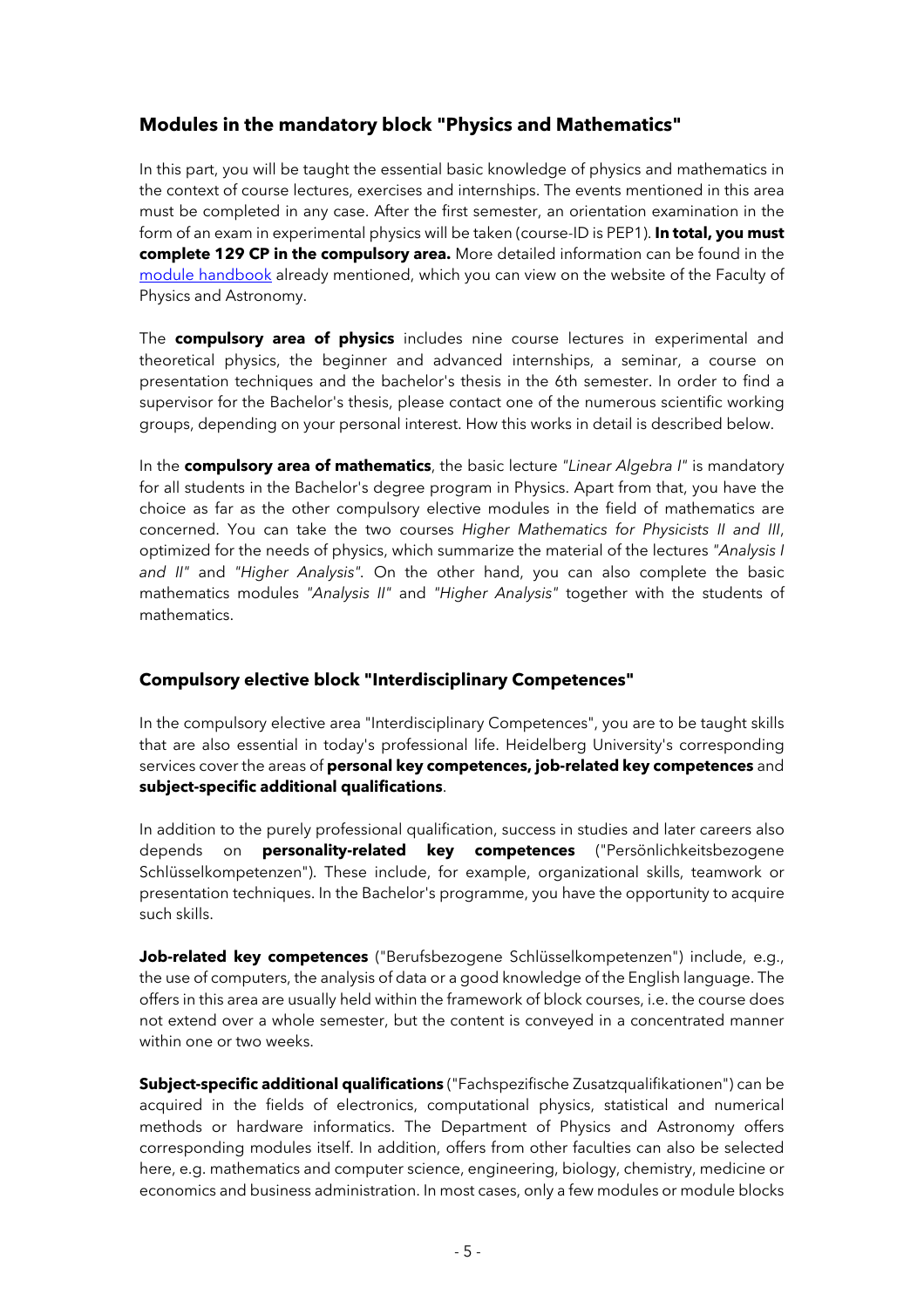from the basic studies of the respective subject are offered for selection. Further details are listed in the module handbook.

Already in the first semester, two central modules are offered: the basic course "Key Competences for Sustainable Studies" ("*Schlüsselkompetenzen für ein nachhaltiges Studium")* and the "Mathematical Preliminary Course" ("*Mathematischer Vorkurs")*. Both courses start at the end of September about three weeks before the start of the lecture period. Participation in the mathematical preliminary course is not mandatory, but is strongly recommended. Please note that for many elective (compulsory) courses offered within the framework of the three areas of competence, the number of participants is usually limited and there is no entitlement to participation. In addition, you must prove a total of at least 20 CPs from the range of compulsory elective modules "Interdisciplinary Competences"3.

### **Optional block**

This block gives you the opportunity to deepen your knowledge in specific areas or to learn new subjects. You need to obtain **at least 31 CPs** in this block. Of these, **at least 14 CPs** must be obtained within a single area of physics of your choice, such as astronomy, theoretical physics, environmental physics, etc., which is the so-called **general skills block "Wahlpflichtbereich Physik"** requirement.

Beyond this requirement you are free to choose modules from other faculties<sup>4</sup>, such as Mathematics and Computer Science, Biosciences, Chemistry and Earth Sciences, Medicine, or Economics and Social Sciences. Those modules which are recommended for the Physics Bachelor's programme and which are regularly on offer are listed in the **module handbook**.

#### **Important deadlines**

Be aware in particular of the following deadlines during your Bachelor's studies:

- § Complete your **preliminary exam** ("Orientierungsprüfung") by the end of the third semester. This is fulfilled by (and equivalent to) successfully completing the PEP1 module.
- § Register on time for the **astronomy lab course (module WPAstro)**.
- § **Register for your Bachelor's project**. You have to prove 142 CPs to do so.
- § If you intend to continue on to do the **Master's, apply for it** during your final semester.

More details can be found in the official regulations ("Prüfungsordnung") for the Bachelor's programme, and further information and the necessary forms can be obtained from the Departments examination secretary ("Prüfungssekretariat").

<sup>&</sup>lt;sup>3</sup> You will receive a credit point on presentation techniques as part of the seminar in the compulsory area of physics (PSEM) in the fifth semester.

<sup>4</sup> See Appendix 5 of the official university regulations ("Prüfungsordnung") for the Bachelor's programme.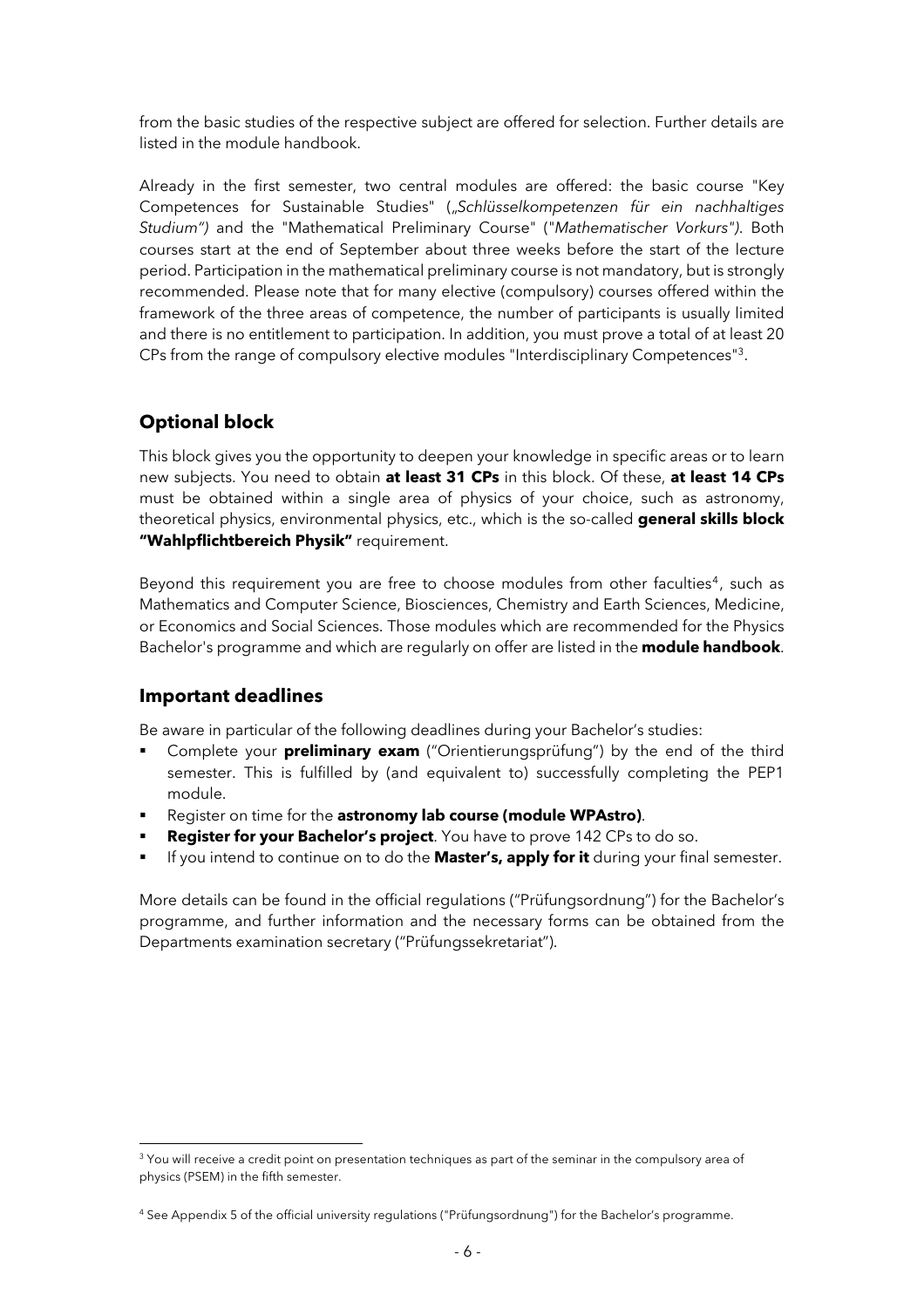### **Astronomy in the Physics Bachelor's programme**

#### **Astronomy course plans**

During your Bachelor's degree programme "Physics" you can study astronomy in different intensity and thematic orientation. In principle, you take advantage of the flexibility offered by the compulsory elective and optional blocks (31 CP in total, of which at least 14 CP must be completed in the compulsory elective block) of the Bachelor's programme. This results in various ways in which you can design your studies. Tables 1a-e give a tabular overview and lists the corresponding courses.

#### < **Introductory astronomy (Astro-GK) - Table 1a**

You decide to get to know the **basics of astronomy**, but are also interested in other areas of physics and would like to keep yourself open to continue your master's degree with a **focus on astronomy**. In this case, you will listen to **astronomy as an elective topic** and only take the basic course *"Introduction to Astronomy"* (module abbreviation WPAstro) in the optional block of your Physics studies. This course offer corresponds to a total of 10 CP. You take the basic course in the fifth and sixth semesters (see Table 1a). The *"Astrophysical Lab part I"*, which is part of the WPAstro module, should be taken in the winter semester in February/March. You can also start the basic course WPAstro in the third semester (see "Astro-VK" in the elective block in Table 1b), thus giving you more flexibility in your design of the compulsory elective block in the 5th and 6th semesters.

#### ■ Advanced astronomy (Astro-VK) - Table 1b

If you would like to **study astronomy to greater depth** you can do this as part of the **compulsory elective block**. You should select astronomy courses to achieve at least 14 CPs within the optional block C. We recommend that you do the WPAstro module and then do at least one of the two modules *"Astronomical techniques compact"* (MVAstro1) and "*Galactic and Extragalactic Astronomy"* (MVAstro3) or *"Stellar Astronomy & Astrophysics"* (MVAstro2) from the Master's programme of physics (see Table 1b). You could also choose an astronomically-themed seminar in your fifth semester as your mandatory seminar (PSEM) and/or you could do your Bachelor project on an astronomical topic.

#### ■ Career astronomy (Astro-Theo/-Obs/-Sim) - Tables 1c,d,e

The following course plans are intended for those who really want to focus on astronomy, perhaps because they want to pursue a career in astronomy. They are also ideal if you know you want to do a Master's focusing on astronomy, because they allow you to already select courses with the Master's programme in mind. We have put together three different course plans, each focusing on a different aspect of astronomy, i.e. (1) Cosmology, (2) Observational astronomy and (3) Computational astronomy, i.e. research based on computer simulations:

**(1) Cosmology** (Astro-Cos) focusses on how we address astronomical problems by a direct application of the known laws of physics. The lecture course *"Theoretical Astrophysics"* (MKTP2) is therefore an indispensable part of this course plan. It builds on the core theoretical physics lectures (PTP1-4), and looks in particular at those concepts and methods widely used in astrophysics, including radiation transfer, hydrodynamics, plasma physics, and stellar dynamics.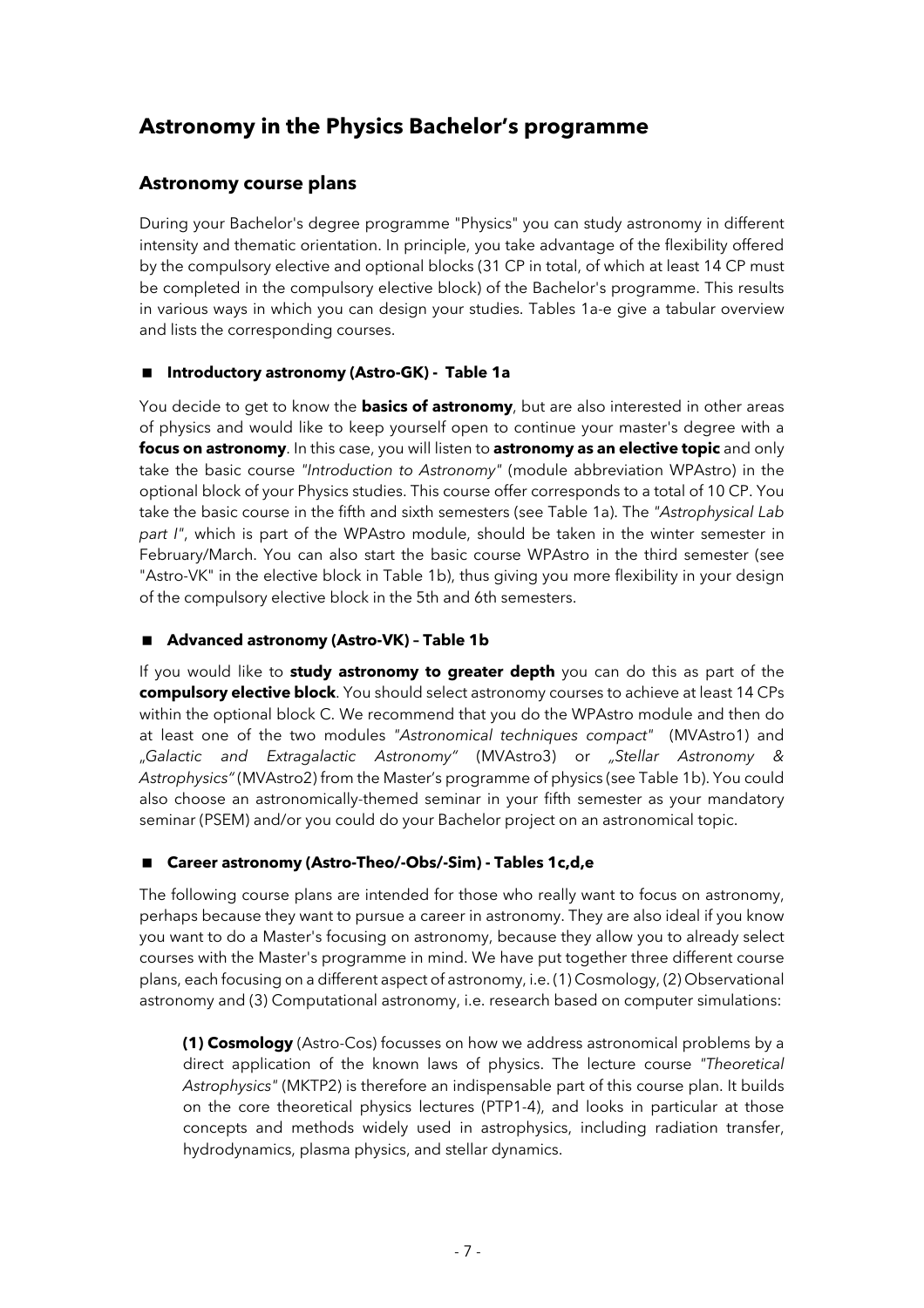In line with this, we recommend the course *"Cosmology"* (MKTP5), which teaches the theoretical and observational basics of cosmology. The corresponding course schedule can be found in Table 1c.

**(2) Observational astronomy (Astro-Obs)** is concerned with exploiting the various forms of information received from the astronomical sources – electromagnetic waves, cosmic rays, neutrinos, gravitational waves – to understand the universe. This includes using instruments as well as reducing, analysing, and interpreting data. A first reference to practice is obtained during a "*Workproject"* (WPProj). Depending on the effort, up to 12 CP can be awarded here, but at least 4 CP are required. The observation methods required for an observing astronomer are then taught in the sixth semester in the lecture *"Astronomical Techniques"* (MKEP5), which is rated 8 CP and in which most relevant topics are addressed in depth. In addition, the in-depth lecture *"Galactic and Extragalactic Astronomy (Block*)" (MVAstro3) introduces the observation and physics of distant cosmic objects. The corresponding course schedule for this form of your Bachelor's degree can be found in Table 1d.

**(3)** The rapid development and wide availability of high performance computers has opened up new opportunities to perform detailed simulations of astrophysical processes. It is now possible, for example, to simulate the formation of planets, stars, and galaxies on useful lengthscales and timescales. The third course plan in astronomy therefore is **Computational astronomy (Astro-Sim)**. The two primary modules here are *"Fundamentals of computer simulation methods"* (MVComp1) <sup>5</sup> and *"Computational statistics and data analysis"* (MVComp2) in the fifth and sixth semesters. This can be supplemented with a "*Workproject"* (WPProj) in the fifth semester in which you can gain direct experience with using such simulations. During your Master's studies you can then dedicate more time to taking other advanced astronomical courses, as described below. The corresponding course schedule for this form of your Bachelor's degree can be found in Table 1e<sup>6</sup>.

In all three variants described above, you should attend the WPAstro module in the 3rd and 4th semesters. This module consists of the two *lectures "Introduction to Astronomy I & II"* (WPAstro.1 and WPAstro.2) and the *"Astrophysical Labcourse part I"* (WPAstro.3). A supplementary project internship in the future area of the bachelor's thesis can also be an ideal first step to gain an insight into the research work and to establish contact with a research group in which you may want to complete your master's thesis in a subsequent master's program.

<sup>&</sup>lt;sup>5</sup> There is currently a scheduling conflict between MVComp1 and the mandatory physics module PEP5 (in the winter semester). It is therefore difficult in practice to do Astro-Sim during the B.Sc. at the moment. If you are interested in this area, you can do it during your M.Sc. (see below). We are working to resolve this conflict.<br><sup>6</sup> Please note that compulsory electives/elective blocks (Part C) must still attend a course with 2 CP in the sixth

semester in order to meet the required 30 CPs.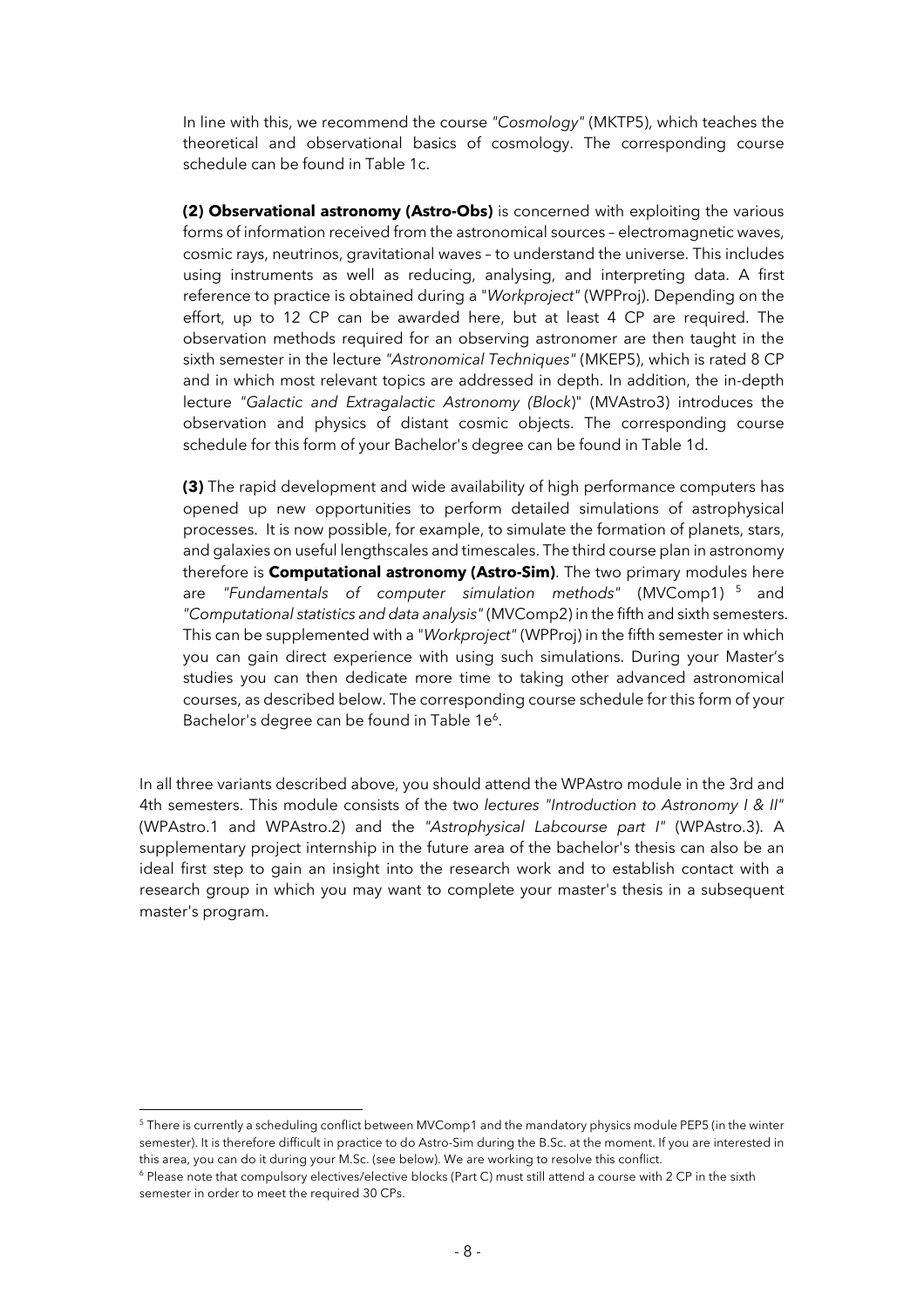#### **General skills: subject-specific skills and soft skills**

The Bachelor's programme includes various courses designed to help you improve your general skills. They are designed to help and complement your learning.

As already mentioned, we strongly recommend that you attend the two courses Skills for effective studying *("Basiskurs für ein nachhaltiges Studium")* (UKS1), and Introductory mathematics *("Mathematisches Vorkurs")* (UKV) before the start of your first semester. We also recommend you to learn a computer programming language, for example by attending C++ Basics or Python: Programming for scientists in your second or fourth semester.

The modules *"Numerical methods"* (UKNum) in the third or fifth semester and *"Introduction to computational physics"* (UKWR2) in the fourth or sixth semester provide a general background in the use of computers for solving physical problems. These are important methods for any area of physics or astronomy.

The module *"Statistical methods"* (UKSta) in the sixth semester is important for any scientist: many careers involving physics involve some kind of statistical analysis and interpretation of data. This is particularly true in astronomy, which is often referred to as a "data-driven" science on account of the large amounts of data which are obtained with ground-based telescopes, satellites, and computer simulations.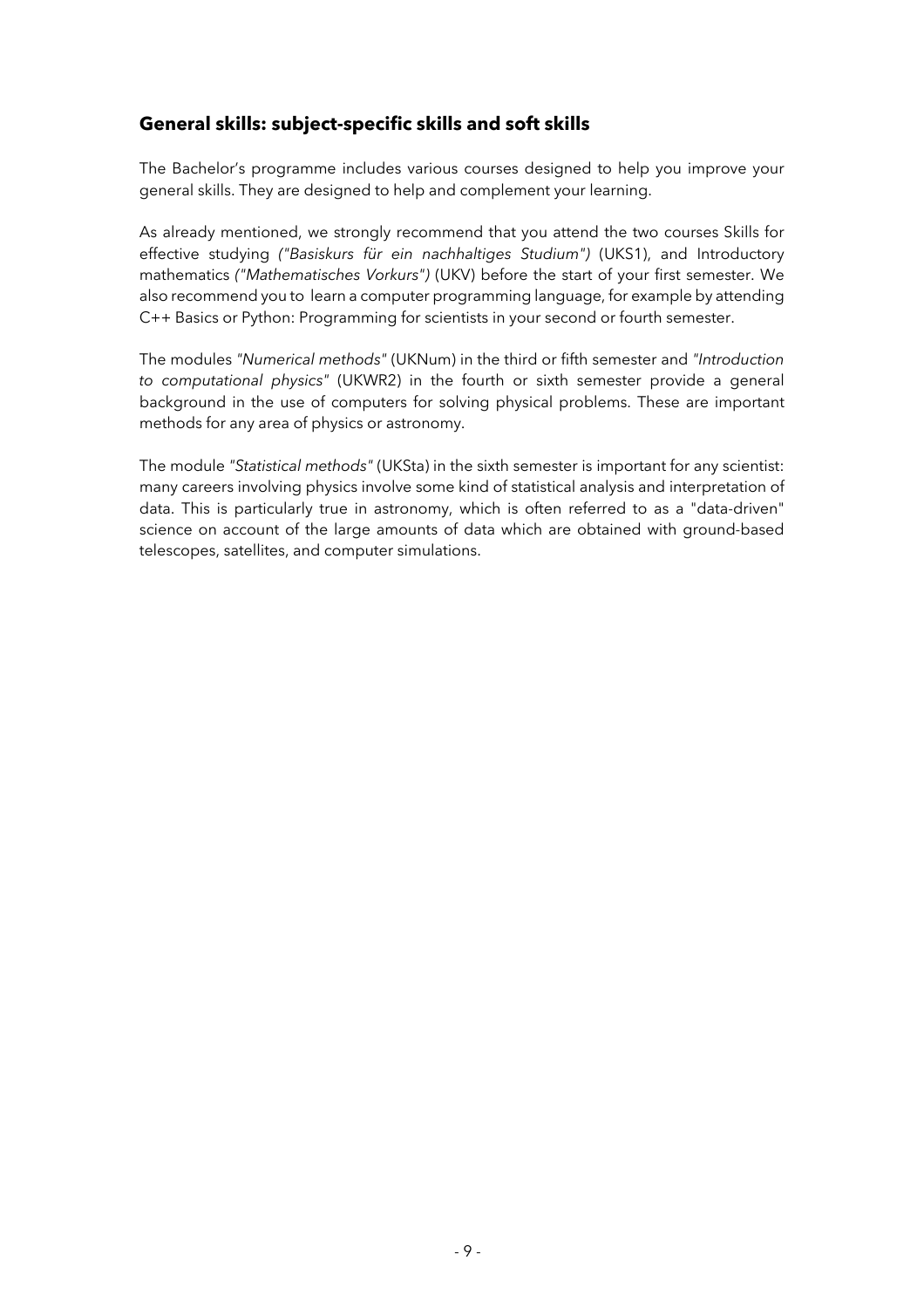### **Tabular summary of astronomy in the Physics Bachelor's programme (Tables 1a-e)**

The course plans in Tables 1a-e provide you with a compact overview of your Bachelor's degree in Physics if you would like to deal with astronomy within the framework of it.

The study plans show you in which of the four study blocks A (compulsory modules physics and compulsory elective mathematics), B (interdisciplinary competences) or C (elective) the respective course is to be classified and how many credit points you collect in the respective block over six semesters upon successful attendance. For each possible variant of your studies, we have created a separate study plan, e.g. Table 1d for a course of study with a focus on observational astronomy. The total sum of the total credit points or the credit points collected per semester can be found in the bottom row of the tables. Events that you have to attend in any case are printed in red font.

Please note that a total of 180 CPs are required for a successful Bachelor's degree program. However, credit points earned in addition to Master's modules can be transferred to the Master's programme as a study achievement and credited there. In case of doubt, we ask you to have this checked in the Examination Office (Prüfungssekretariat).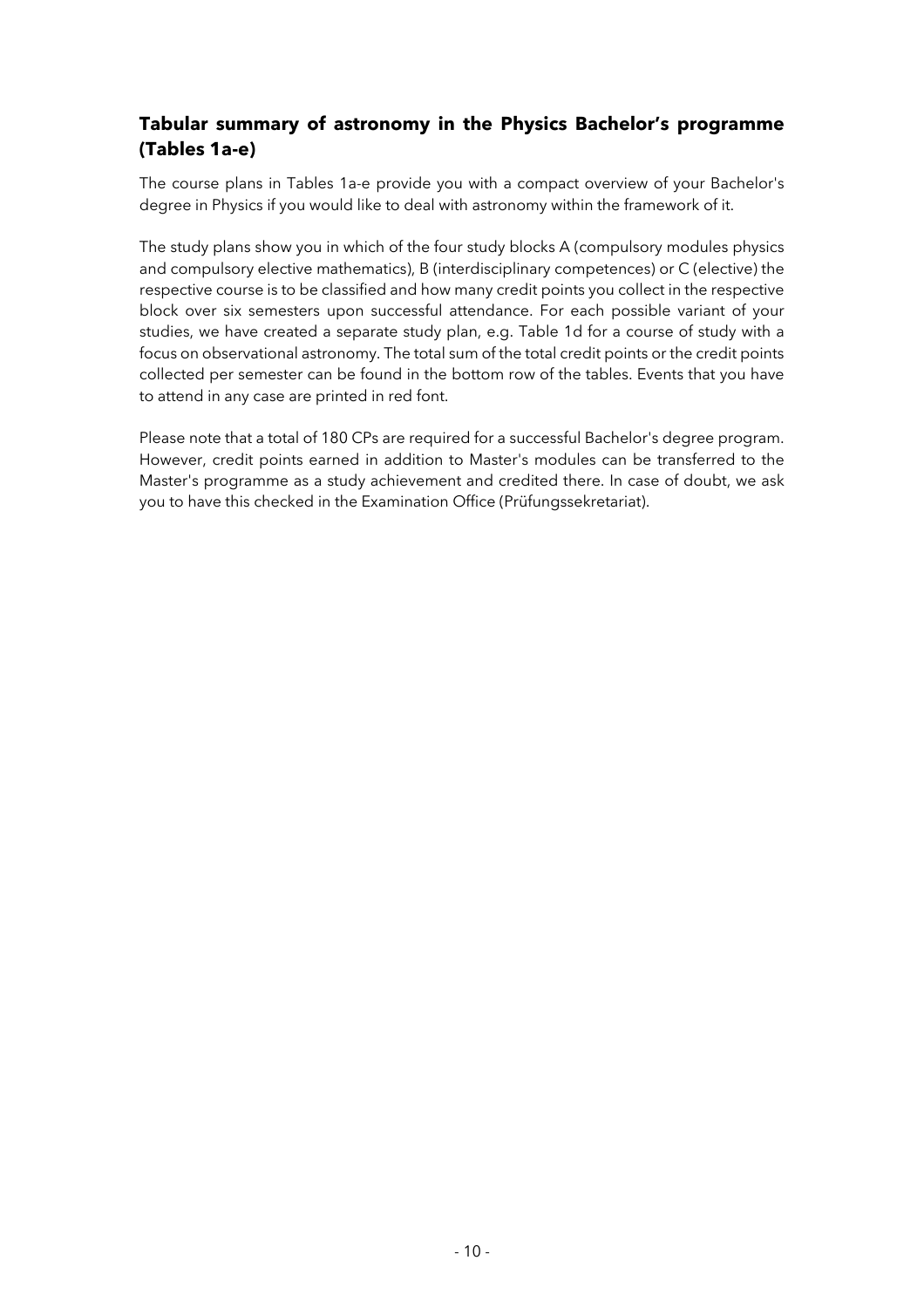|                |                                            |               |                                                                                    |                                                                                                                                                      |                                                                            | Table 1a: Course plan for "Introductory astronomy" (Astro-GK)                                                                                 |                                                                                                                                                                               |                                                                                                                     |  |
|----------------|--------------------------------------------|---------------|------------------------------------------------------------------------------------|------------------------------------------------------------------------------------------------------------------------------------------------------|----------------------------------------------------------------------------|-----------------------------------------------------------------------------------------------------------------------------------------------|-------------------------------------------------------------------------------------------------------------------------------------------------------------------------------|---------------------------------------------------------------------------------------------------------------------|--|
|                | Study block                                | Ê             | င်                                                                                 | 1st Semester                                                                                                                                         | 2 <sup>nd</sup> Semester                                                   | 3rd Semester                                                                                                                                  | 4 <sup>th</sup> Semester                                                                                                                                                      | 5 <sup>th</sup> Semester                                                                                            |  |
| ⋖              | Mandantory courses<br>in Physics           | 105           | $\bf{8}$<br>İ<br>Experimental Physics I<br>Theoretical Physics<br>(PTP1)<br>(PEP1) | $\overline{a}$<br>$\infty$<br>$\triangleright$<br>Experimental Physics<br>Theoretical Physics II<br>Physics Practical<br>I(PEP2)<br>(PAP1)<br>(PTP2) | Experimental Physics<br>Theoretical Physics III<br>$III$ (PEP3)<br>(PTP3)  | Physics Practical II (PAP2)<br>Experimental Physics IV<br>Theoretical Physics IV<br>(PTP4)<br>(PEP4)<br>$\overline{\infty}$<br>$\overline{z}$ | Experimental Physics V 7 Bachelorarbeit (BPA)<br>Mandatory Seminar<br>Advanced Physics<br>Practical I (PFP1)<br>PSEM)<br>(PEP5)<br>$\overline{\circ}$<br>$\overline{\bullet}$ | $\frac{1}{2}$<br>$\triangleright$<br>Advanced Physics<br>Practical II (PFP2)<br>$\overline{4}$<br>$\mathbf{\Omega}$ |  |
|                | <b>Mandatory courses</b><br>in Mathematics | 24            | $\infty$<br>Linear Algebra<br>(PMA1)                                               | $\infty$<br>Higher Mathematics<br>Calculus II (PMA2)<br>for Physicists<br>(PMP2) or                                                                  | for PhysicistsIII (PMP3)<br>Higher Mathematics<br>Calculus III (PMA3)<br>ò | $\infty$                                                                                                                                      |                                                                                                                                                                               |                                                                                                                     |  |
| m              | Interdisciplinary                          | 20            | 4<br>Skills for effective<br>studying (UKS1)                                       |                                                                                                                                                      | $C++$ Basics                                                               | 1 Statistical Methods<br>(UKSta)                                                                                                              | Techniques (UKS2,<br>only with PSEM)<br>Presentation<br>ო                                                                                                                     |                                                                                                                     |  |
|                | Competences                                |               | $\infty$<br>Mathematics (UKV)<br>Introductory                                      |                                                                                                                                                      | $\sim$<br>Python: Programming<br>for scientists                            |                                                                                                                                               | Numerical Methods<br>(UKNum)                                                                                                                                                  | $\infty$<br>Another course from<br>the field "UK"<br>$\frac{1}{3}$                                                  |  |
| $\overline{U}$ | <b>Optional block</b>                      | $\frac{1}{2}$ |                                                                                    |                                                                                                                                                      |                                                                            |                                                                                                                                               | Astrophysics Lab<br>Introduction to<br>(WPAstro.3)<br>Astronomy<br>(WPAstro.1)                                                                                                | 4<br>4 Introduction to<br>Astronomy<br>(WPAstro.2)<br>$\sim$                                                        |  |
|                | CPs still available<br>in this block       | ភ             | $\bullet$                                                                          | 0                                                                                                                                                    | ₫                                                                          | o                                                                                                                                             |                                                                                                                                                                               | ₫                                                                                                                   |  |
|                | $E$ CP                                     | 180           | 30                                                                                 | 30                                                                                                                                                   | 30                                                                         | 30                                                                                                                                            | នី                                                                                                                                                                            | ន្ល                                                                                                                 |  |

- 11 -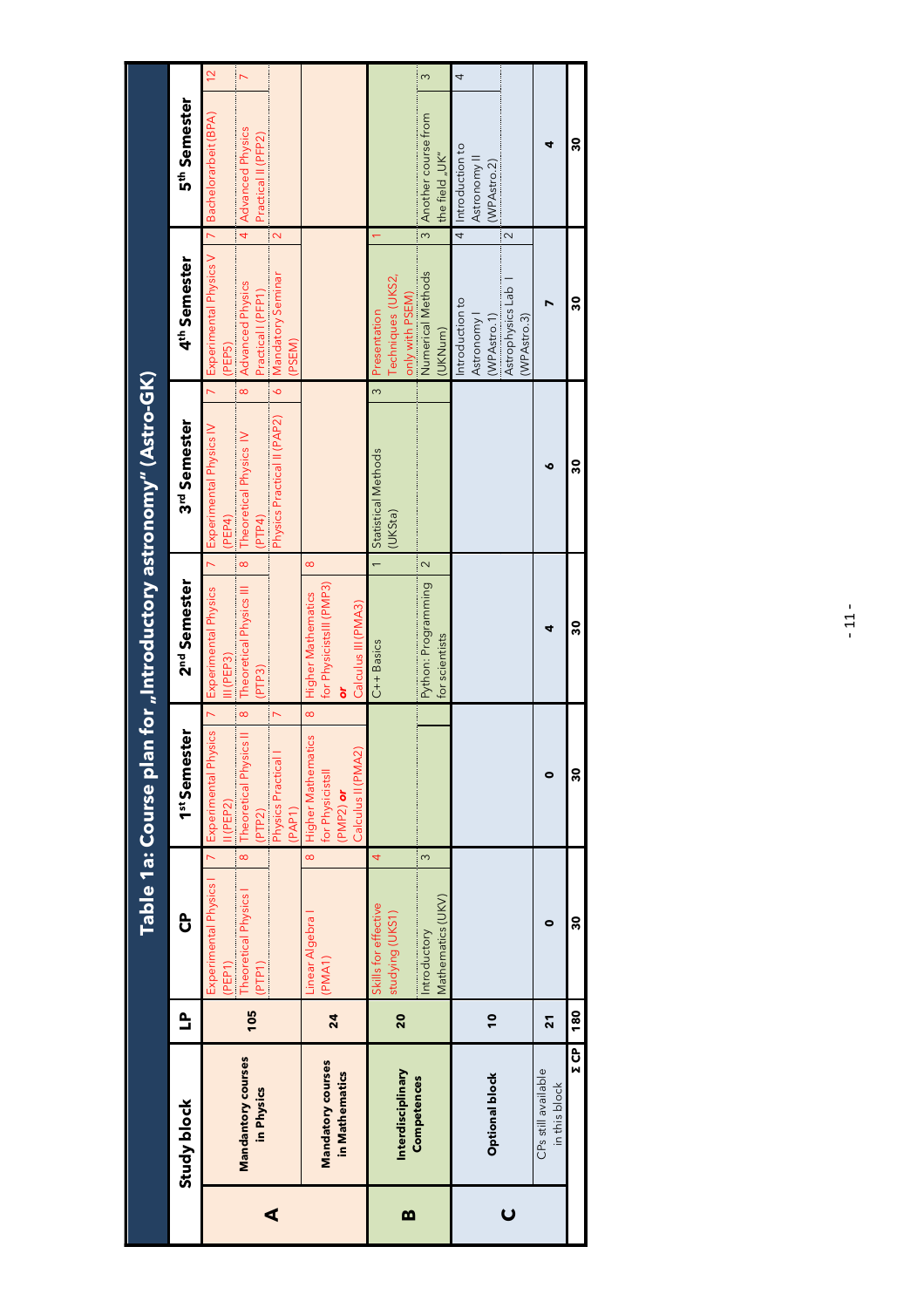|              |                                      |     |                                                                     |                            |                                                                                                     | Tabelle 1b: Course plan for "Advanced astronomy" (Astro-VK)                                                                          |                                                                                                      |                                                                                                                                   |                                                       |                                                                                                      |  |
|--------------|--------------------------------------|-----|---------------------------------------------------------------------|----------------------------|-----------------------------------------------------------------------------------------------------|--------------------------------------------------------------------------------------------------------------------------------------|------------------------------------------------------------------------------------------------------|-----------------------------------------------------------------------------------------------------------------------------------|-------------------------------------------------------|------------------------------------------------------------------------------------------------------|--|
|              | Study block                          | ჭ   | 1 <sup>st</sup> Semester                                            |                            | 2 <sup>nd</sup> Semester                                                                            | 3rd Semester                                                                                                                         | 4 <sup>th</sup> Semester                                                                             | 5 <sup>th</sup> Semester                                                                                                          |                                                       | 6 <sup>th</sup> Semester                                                                             |  |
| ⋖            | Mandantory courses<br>in Physics     | 105 | Experimental Physics I<br>Theoretical Physics I<br>(PEP1)<br>(PTP1) | $\overline{z}$<br>$\infty$ | Experimental Physics<br>Theoretical Physics II<br>Physics Practical<br>(PP2)<br>II (PEP2)<br>(PAP1) | $\infty$<br>$\overline{a}$<br>Theoretical Physics III<br>Experimental Physics<br>III (PEP3)<br>(PP3)<br>$\infty$<br>$\triangleright$ | Physics Practical II (PAP2)<br>Experimental Physics IV<br>Theoretical Physics IV<br>(PEP4)<br>(PTP4) | Experimental Physics V<br>Mandatory Seminar<br>(PEP5)<br>Advanced Physics<br>Practical I (PFP1)<br>(PSEM)<br>$\delta$<br>$\infty$ | $\overline{4}$<br>$\overline{a}$<br>$\mathbf{\Omega}$ | $\frac{2}{3}$<br>$\triangleright$<br>Bachelorarbeit (BPA)<br>Advanced Physics<br>Practical II (PFP2) |  |
|              | Mandatory courses<br>in Mathematics  | 24  | Linear Algebra<br>PMA <sub>1</sub> )                                | ò<br>$\infty$              | Higher Mathematics<br>Calculus II (PMA2)<br>for Physicists II<br>(PMP2)                             | $\infty$<br>for Physicists III (PMP3)<br><b>Higher Mathematics</b><br>Calculus III (PMA3)<br>ō<br>$\infty$                           |                                                                                                      |                                                                                                                                   |                                                       |                                                                                                      |  |
| $\mathbf{m}$ | Interdisciplinary<br>Competences     | 20  | Skills for effective<br>studying (UKS1)<br>Introductory             | 4<br>$\infty$              |                                                                                                     | Numerical Methods<br>(UKNum)                                                                                                         | Python: Programming<br>3 C++ Basics                                                                  | only with PSEM)<br>Techniques ((UKS2,<br>Presentation<br>$\sim$                                                                   |                                                       | $\circ$<br>Einführung in die Com-<br>puter-Physik (UKWR2)                                            |  |
|              |                                      |     | Mathematics (UKV)                                                   |                            |                                                                                                     |                                                                                                                                      | for scientists                                                                                       |                                                                                                                                   |                                                       |                                                                                                      |  |
|              | <b>Optional block</b>                | 22  |                                                                     |                            |                                                                                                     | $\overline{4}$<br>Introduction to<br>Astronomy<br>(WPAstro.1                                                                         | Introduction to<br>Astronomy <sup>II</sup><br>(WPAstro.2)                                            | <b>Techniques Compact</b><br>Astronomical<br>(MVAstro 1.1)<br>$\overline{4}$                                                      | $\circ$                                               | $\delta$<br>Extragalactic Astronomy<br>Galactic and<br>(MVAstro3)                                    |  |
|              |                                      |     |                                                                     |                            |                                                                                                     |                                                                                                                                      | Astrophysics Lab<br>(WPAstro.3)                                                                      | Astron. Prakt. II<br>(MVAstro 1.2)<br>$2$ with                                                                                    | ò                                                     | Astrophysics (MVAstro2)<br>Stellar Astronomy &                                                       |  |
|              | CPs still available<br>in this block | õ   | 0                                                                   |                            | $\bullet$                                                                                           | 0                                                                                                                                    | 0                                                                                                    | ۰                                                                                                                                 |                                                       | 0                                                                                                    |  |
|              | <b>Z CP Astro-VK</b>                 | 180 | 30                                                                  |                            | 30                                                                                                  | នី                                                                                                                                   | ន្ល                                                                                                  | 29                                                                                                                                |                                                       | 5                                                                                                    |  |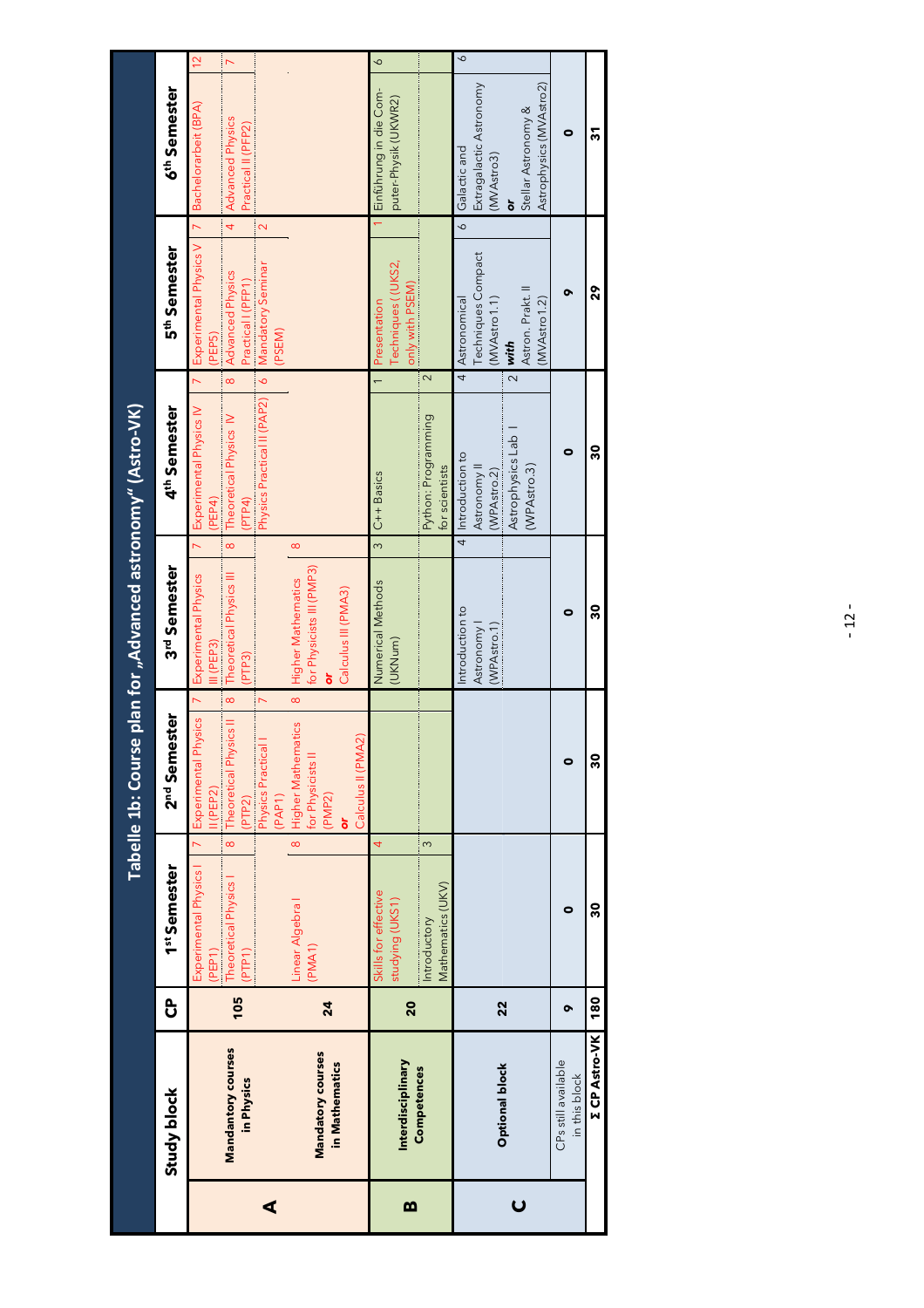|   |                                                                 |          | Tabelle 1c: Course plan for career astronomy with emphasis on theoretical astrophysics (Astro-Cos) |                                                                                                                                                         |                                                                                       |                                                                                                                                              |                                                                                                                                                          |                                                                                               |  |
|---|-----------------------------------------------------------------|----------|----------------------------------------------------------------------------------------------------|---------------------------------------------------------------------------------------------------------------------------------------------------------|---------------------------------------------------------------------------------------|----------------------------------------------------------------------------------------------------------------------------------------------|----------------------------------------------------------------------------------------------------------------------------------------------------------|-----------------------------------------------------------------------------------------------|--|
|   | Study block                                                     | ჭ        | 1st Semester                                                                                       | 2 <sup>nd</sup> Semester                                                                                                                                | 3rd Semester                                                                          | 4 <sup>th</sup> Semester                                                                                                                     | 5 <sup>th</sup> Semester                                                                                                                                 | 6 <sup>th</sup> Semester                                                                      |  |
| ⋖ | Mandantory courses<br>in Physics                                | 105      | $\infty$<br>Experimental Physics I<br>Theoretical Physics<br>(PTP1)<br>(PEP1)                      | $\infty$<br>$\overline{ }$<br>$\overline{\nabla}$<br>Physics Practical I (PAP1)<br>Experimental Physics II<br>Theoretical Physics II<br>(PP2)<br>(PEP2) | $\infty$<br>Experimental Physics<br>Theoretical Physics<br>H(PTP3)<br>$II$ (PEP3)     | $\delta$<br>$\infty$<br>$\overline{a}$<br>Theoretical Physics IV<br>Experimental Physics<br>Physics Practical II<br>IV (PEP4)<br>(PP4)       | $\overline{z}$<br>$\overline{4}$<br>$\mathbf{\Omega}$<br>Experimental Physics V<br>Mandatory Seminar<br>Advanced Physics<br>Practical I (PFP1)<br>(PEPS) | Bachelorarbeit (BPA)   12<br>$\overline{ }$<br><b>Advanced Physics</b><br>Practical II (PFP2) |  |
|   | Mandatory courses<br>in Mathematics                             | 24       | $\bf{8}$<br>Linear Algebra I (PMA1)                                                                | $\infty$<br>Higher Mathematics for<br>Physicists II (PMP2)<br>Calculus II (PMA2)<br>ò                                                                   | $\infty$<br>Higher Mathematics<br>Calculus III (PMA3)<br>for Physicists III<br>(PMP3) | (PAP2)                                                                                                                                       | (PSEM)                                                                                                                                                   |                                                                                               |  |
| m | Interdisciplinary<br>Competences                                | 20       | $\overline{4}$<br>$\infty$<br>nachhaltiges Studium<br>Basiskurs für ein<br>Introductory<br>(UKS1)  |                                                                                                                                                         | $\frac{1}{3}$<br>Numerical Methods<br>(UKNum)                                         | 2<br>Python: Programming<br>$C++$ Basics                                                                                                     | Techniques (UKS2,<br>only with PSEM)<br>Presentation                                                                                                     | $\circ$<br>Computer-Physics<br>Introduction into<br>(UKWR2)                                   |  |
|   | <b>Optional block</b>                                           | 51       | Mathematics (UKV)                                                                                  |                                                                                                                                                         | $\overline{4}$<br>ntroduction to<br>Astronomy<br>(WPAstro.1)                          | $\overline{\mathbf{c}}$<br>$\overline{4}$<br>Astrophysics Lab<br>Introduction to<br>for scientists<br>Astronomy <sup>II</sup><br>(WPAstro.2) | $\infty$<br>$\infty$<br>Astrophysics (MKTP2)<br>Cosmology (MKTP5)<br>Theoretical                                                                         | ပ<br>Workproject<br>(WPProj)                                                                  |  |
|   | <b>Σ</b> CP Astro-Theo:<br>CPs still available<br>in this block | 180<br>0 | ని<br>۰                                                                                            | 30<br>0                                                                                                                                                 | 30<br>0                                                                               | 30<br>0<br>(WPAstro.3)                                                                                                                       | 30<br>0                                                                                                                                                  | 30<br>0                                                                                       |  |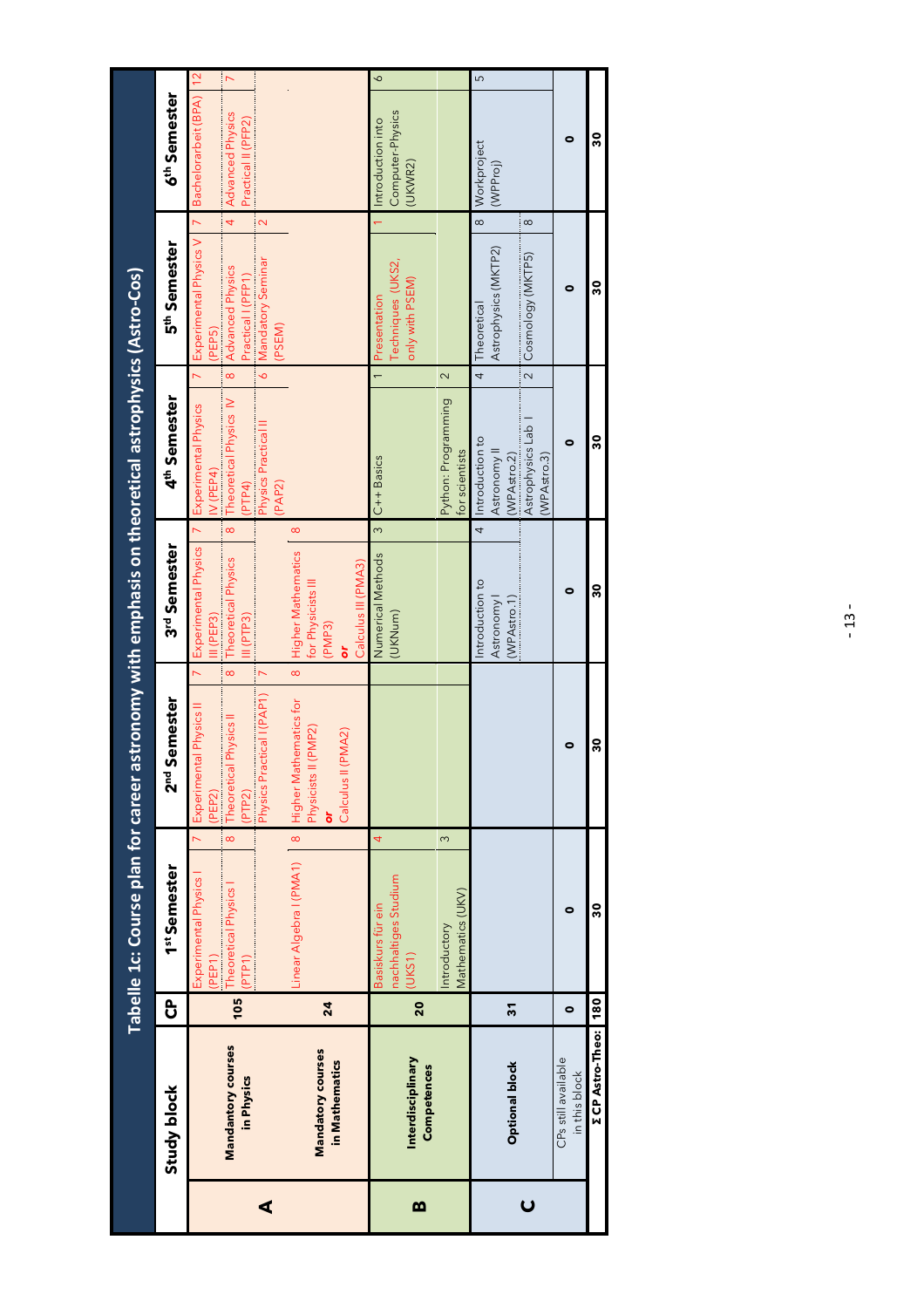|   |                                  |     |                                                                                                                                                                                                                                                           |                                                                       |                                                                                          | Tabelle 1d: Course plan for career astronomy with emphasis on observational astronomy (Astro-Obs) |                                                                 |                                                                            |
|---|----------------------------------|-----|-----------------------------------------------------------------------------------------------------------------------------------------------------------------------------------------------------------------------------------------------------------|-----------------------------------------------------------------------|------------------------------------------------------------------------------------------|---------------------------------------------------------------------------------------------------|-----------------------------------------------------------------|----------------------------------------------------------------------------|
|   | Study block                      | ႕   | 1st Semester                                                                                                                                                                                                                                              | 2 <sup>nd</sup> Semester                                              | 3rd Semester                                                                             | 4 <sup>th</sup> Semester                                                                          | 5 <sup>th</sup> Semester                                        | 6 <sup>th</sup> Semester                                                   |
|   |                                  |     | Experimental Physics I<br>(PEP1)                                                                                                                                                                                                                          | Experimental Physics<br>I(PEP2)                                       | Experimental Physics III<br>(PEP3)                                                       | Experimental Physics IV<br>(PEP4)                                                                 | $\overline{1}$<br>Experimental Physics V<br>(PEP <sub>5</sub> ) | $\frac{2}{3}$<br>Bachelorarbeit (BPA)                                      |
|   | Mandantory courses<br>in Physics | 105 | $\infty$<br>Theoretical Physics I<br>(PTP1)                                                                                                                                                                                                               | Theoretical Physics II<br>(PTP2)                                      | $\infty$<br>Theoretical Physics III<br>(PP3)<br>$\infty$                                 | $\infty$<br>Theoretical Physics IV<br>(PTP4)                                                      | $\overline{4}$<br>Advanced Physics<br>Practical I (PFP1)        | $\overline{\phantom{0}}$<br><b>Advanced Physics</b><br>Practical II (PFP2) |
| ⋖ |                                  |     |                                                                                                                                                                                                                                                           | Physics Practical<br>(PAP1)                                           | $\triangleright$                                                                         | $\delta$<br>Physics Practical II (PAP2)                                                           | $\mathbf{\Omega}$<br>Mandatory Seminar<br>(PSEM)                |                                                                            |
|   | Mandatory courses                |     | Linear Algebra<br>(PMA1)                                                                                                                                                                                                                                  | <b>Higher Mathematics</b><br>for Physicists II<br>$\overline{\infty}$ | $\infty$<br>Higher Mathematics for<br>Physicists III (PMP3)<br>$\infty$                  |                                                                                                   |                                                                 |                                                                            |
|   | in Mathematics                   | 24  |                                                                                                                                                                                                                                                           | A2)<br>Calculus II (PM<br>(PMP2)<br>ò                                 | Calculus III (PMA3)<br>ō                                                                 |                                                                                                   |                                                                 |                                                                            |
|   |                                  |     | 4<br>Skills for effective                                                                                                                                                                                                                                 |                                                                       | C++ Basics                                                                               | $\infty$<br>1 Statistical Methods                                                                 | Presentation                                                    | Datenanalyse (UKBI2)                                                       |
| m | Interdisciplinary                | 20  | studying (UKS1)                                                                                                                                                                                                                                           |                                                                       |                                                                                          | (UKSta)                                                                                           | Techniques (UKS2,<br>only with PSEM)                            |                                                                            |
|   | Competences                      |     | S<br>Mathematics (UKV)<br>Introductory                                                                                                                                                                                                                    |                                                                       | 2<br>Python: Programming<br>for scientists                                               |                                                                                                   | $\infty$<br>Numerical Methods<br>(UKNum)                        | $\sim$<br>Another course from<br>the field "UK"                            |
|   |                                  |     |                                                                                                                                                                                                                                                           |                                                                       | $\frac{4}{1}$<br>Introduction to                                                         | 4<br>Introduction to                                                                              | $\delta$<br>Galactic and                                        | $\infty$<br>Astronomical                                                   |
|   |                                  | 51  |                                                                                                                                                                                                                                                           |                                                                       | <b>Astronomy</b><br>(WPAstro.1)                                                          | Astronomy <sup>II</sup><br>WPAstro.2)                                                             | Astronomy (Block)<br>Extragalactic                              | Techniques (MKEP5)                                                         |
|   | <b>Optional block</b>            |     |                                                                                                                                                                                                                                                           |                                                                       |                                                                                          |                                                                                                   | (MVAstro3)                                                      |                                                                            |
|   |                                  |     | $\label{def:1} \begin{split} \text{diam} & \text{diam} & \text{diam} & \text{diam} & \text{diam} & \text{diam} & \text{diam} & \text{diam} & \text{diam} & \text{diam} & \text{diam} & \text{diam} & \text{diam} & \text{diam} & \text{diam} \end{split}$ | <b>THE REAL PROPERTY AND INCOME.</b>                                  | <u>processor as a component and component and contract and contract and contract and</u> | $\overline{\mathbf{c}}$<br>Astrophysics Lab  <br>(WPAstro.3)                                      | $\overline{ }$<br>Workproject (WPProj)                          |                                                                            |
|   | Mandantory courses<br>in Physics | 0   | $\bullet$                                                                                                                                                                                                                                                 | $\bullet$                                                             | 0                                                                                        | 0                                                                                                 | 0                                                               | ۰                                                                          |
|   | <b>Σ</b> CP Astro-Obs:           | 180 | 30                                                                                                                                                                                                                                                        | 30                                                                    | 30                                                                                       | 30                                                                                                | 30                                                              | 30                                                                         |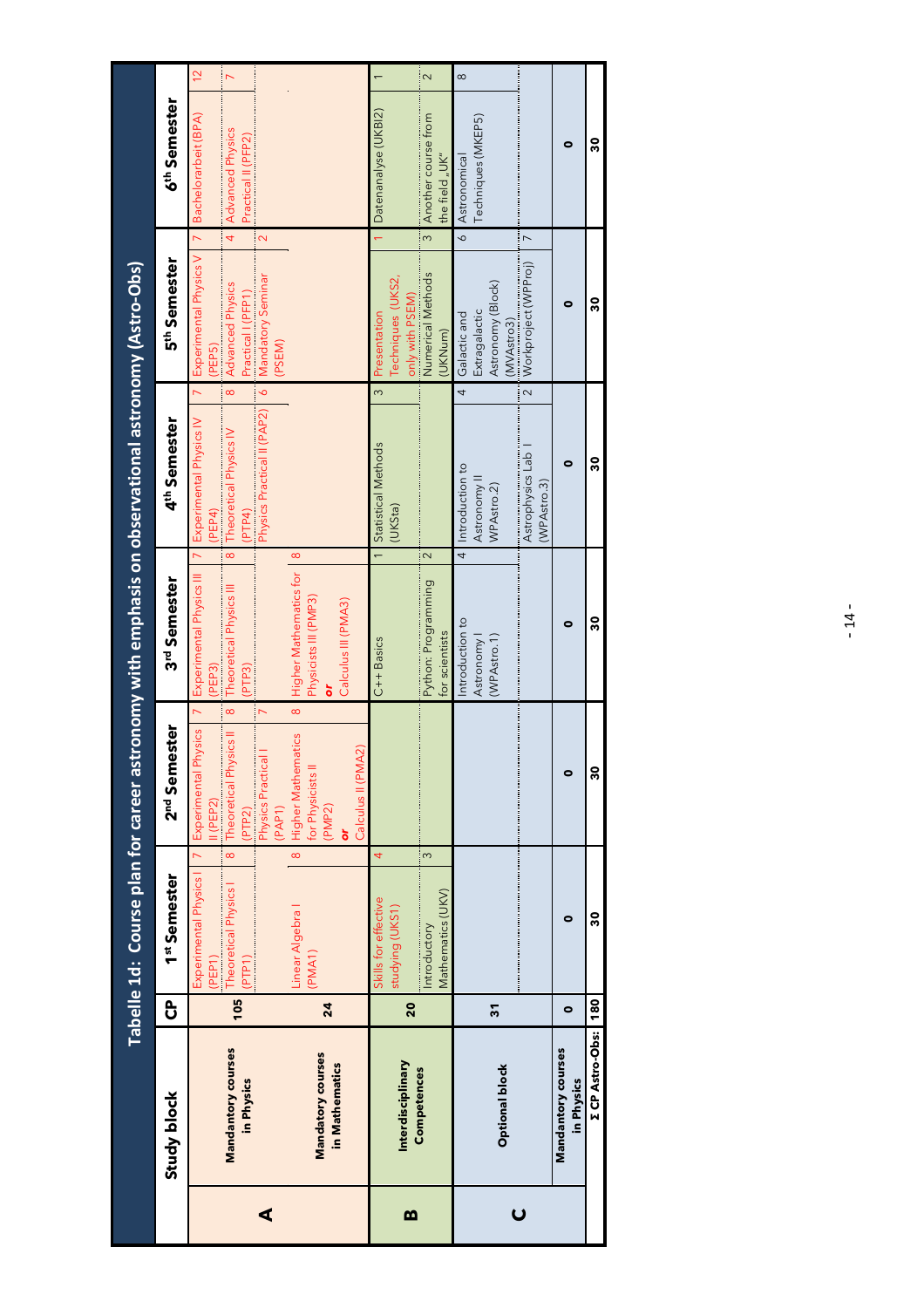|                         |                                      |            |                                                                                                   |                                                                                                                                                                                                                                                                                                                                                                                                                                                                                                                                                                                                                                                                                                     |                                                                                         | Tabelle 1e Course plan for career astronomy with emphasis on computational astronomy (Astro-Sim)                 |                                                                                                                                                                                          |                                                                                  |  |
|-------------------------|--------------------------------------|------------|---------------------------------------------------------------------------------------------------|-----------------------------------------------------------------------------------------------------------------------------------------------------------------------------------------------------------------------------------------------------------------------------------------------------------------------------------------------------------------------------------------------------------------------------------------------------------------------------------------------------------------------------------------------------------------------------------------------------------------------------------------------------------------------------------------------------|-----------------------------------------------------------------------------------------|------------------------------------------------------------------------------------------------------------------|------------------------------------------------------------------------------------------------------------------------------------------------------------------------------------------|----------------------------------------------------------------------------------|--|
|                         | Study block                          | င်         | 1st Semester                                                                                      | 2nd Semester                                                                                                                                                                                                                                                                                                                                                                                                                                                                                                                                                                                                                                                                                        | 3rd Semester                                                                            | 4 <sup>th</sup> Semester                                                                                         | 5 <sup>th</sup> Semester                                                                                                                                                                 | 6 <sup>th</sup> Semester                                                         |  |
| ⋖                       | Mandantory courses<br>in Physics     | 105        | $\infty$<br>$\overline{a}$<br>Experimental Physics I<br>Theoretical Physics I<br>(PEP1)<br>(PTP1) | $\infty$<br>$\overline{ }$<br>$\overline{ }$<br>Experimental Physics<br>Theoretical Physics II<br>$\label{def:1} \begin{minipage}{0.9\linewidth} \begin{minipage}{0.9\linewidth} \begin{minipage}{0.9\linewidth} \begin{minipage}{0.9\linewidth} \end{minipage} \begin{minipage}{0.9\linewidth} \begin{minipage}{0.9\linewidth} \end{minipage} \end{minipage} \begin{minipage}{0.9\linewidth} \begin{minipage}{0.9\linewidth} \begin{minipage}{0.9\linewidth} \end{minipage} \end{minipage} \begin{minipage}{0.9\linewidth} \begin{minipage}{0.9\linewidth} \end{minipage} \end{minipage} \begin{minipage}{0.9\linewidth} \begin{minipage}{0$<br>Physics Practical I<br>I(PEP2)<br>(PAP1)<br>(PTP2) | $\infty$<br>Experimental Physics<br>Theoretical Physics III<br>III (PEP3)<br>(PTP3)     | $\delta$<br>Physics Practical II (PAP2)<br>Experimental Physics IV<br>Theoretical Physics IV<br>(PTP4)<br>(PEP4) | $\overline{z}$<br>$\overline{4}$<br>$\mathbf{\Omega}$<br>Experimental Physics V<br>Mandatory Seminar<br>Advanced Physics<br>Practical I (PFP1)<br>(PSEM)<br>(PEP5)<br>$\overline{\circ}$ | $\frac{2}{3}$<br>Bachelorarbeit (BPA)<br>Advanced Physics<br>Practical II (PFP2) |  |
|                         | Mandatory courses<br>in Mathematics  | 24         | $\infty$<br>Linear Algebra<br>(PMA1)                                                              | $\infty$<br><b>Higher Mathematics</b><br>Calculus II (PMA2)<br>for Physicists II<br>(PMP2) or                                                                                                                                                                                                                                                                                                                                                                                                                                                                                                                                                                                                       | $\infty$<br>for Physicists III (PMP3)<br>Higher Mathematics<br>Calculus III (PMA3)<br>ò |                                                                                                                  |                                                                                                                                                                                          |                                                                                  |  |
| m                       | Interdisciplinary<br>Competences     | 20         | 4<br>$\infty$<br>Mathematics (UKV)<br>Skills for effective<br>studying (UKS1)<br>Introductory     |                                                                                                                                                                                                                                                                                                                                                                                                                                                                                                                                                                                                                                                                                                     | $\infty$<br>Numerical Methods<br>(UKNum)                                                | Python: Programming<br>for scientists<br>$C++$ Basics                                                            | 3<br>only with PSEM)<br>Another course from<br>Techniques (UKS2,<br>the field "UK"<br>Presentation<br>$\sim$                                                                             | $\infty$<br>Statistical Methods<br>(UKSta)                                       |  |
| $\overline{\mathsf{C}}$ | <b>Optional block</b>                | 51         |                                                                                                   |                                                                                                                                                                                                                                                                                                                                                                                                                                                                                                                                                                                                                                                                                                     | $\overline{4}$<br>Introduction to<br>(WPAstro.1)<br>Astronomy                           | Astrophysics Lab<br>Introduction to<br>Astronomy <sup>I</sup><br>(WPAstro.2)<br>(WPAstro.3)                      | $\overline{\circ}$<br>5<br>Workproject (WPProj)<br>Simulation Methods<br>Fundamentals of<br>(MVComp1)<br>$\overline{a}$<br>$\overline{4}$                                                | $\circ$<br>Statistics and Data<br>Computational<br>(MVComp2)<br>Calculus         |  |
|                         | CPs still available<br>in this block | N          | 0                                                                                                 | $\bullet$                                                                                                                                                                                                                                                                                                                                                                                                                                                                                                                                                                                                                                                                                           | 0                                                                                       | Θ                                                                                                                | 0                                                                                                                                                                                        | ี                                                                                |  |
|                         | <b>Z CP Astro-Sim:</b>               | <b>180</b> | 30                                                                                                | 30                                                                                                                                                                                                                                                                                                                                                                                                                                                                                                                                                                                                                                                                                                  | នី                                                                                      | ន្ល                                                                                                              | 30                                                                                                                                                                                       | 80                                                                               |  |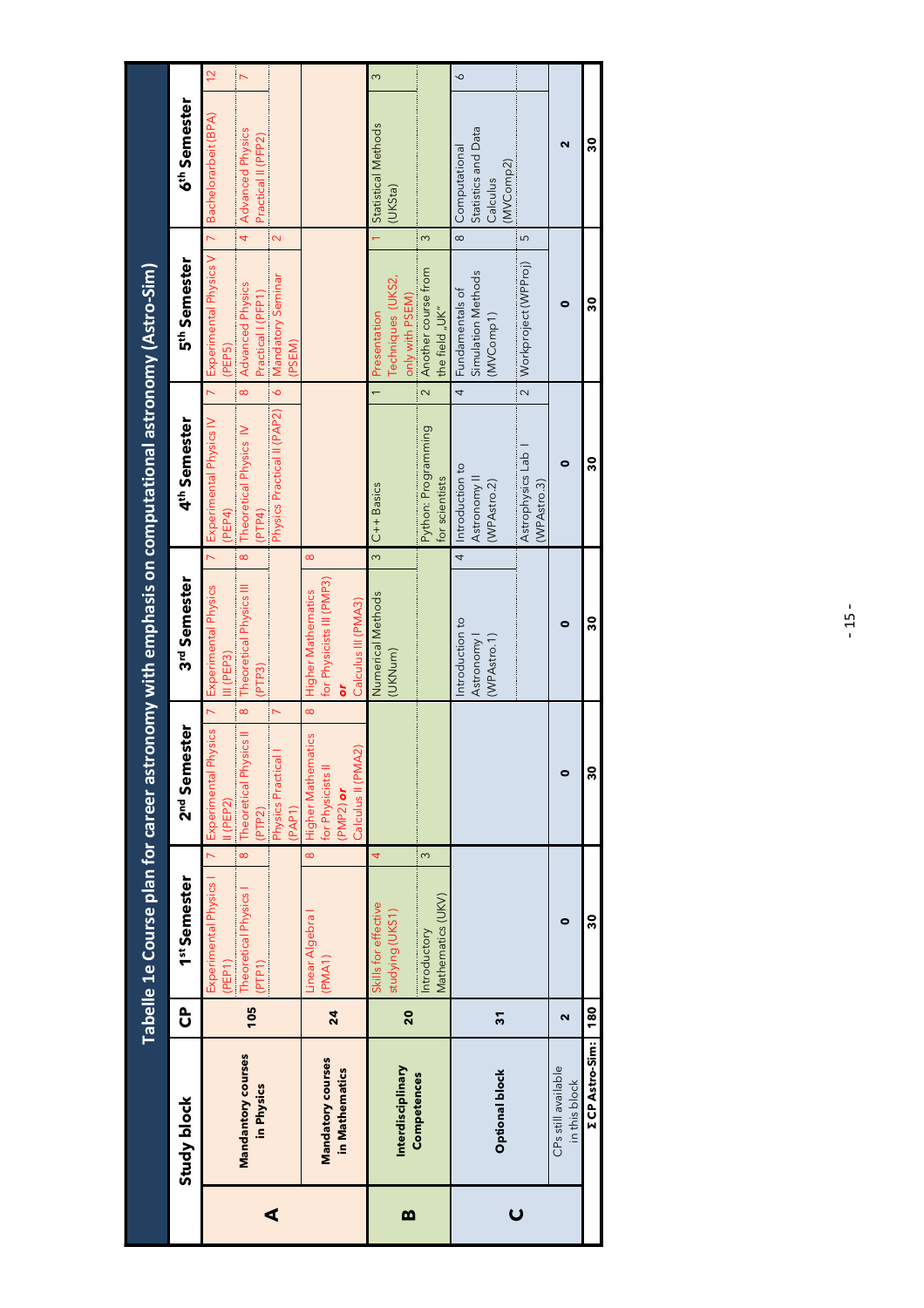### **The Physics Master's programme**

The goal of the Master's programme is for you to learn about fundamental scientific methods, and to apply these in an extended research project. You can also use the courses to gain deeper, subject-specific knowledge, according to the courses you choose. The Master's programme is also intended as preparation for entering a PhD programme in physics or astronomy.

The Master's programme offers a broad range of courses covering a broad range of topics, and in particular those which are the focus of research at the university and associated research institutes. It is characterized in particular by a very wide range of courses that give students the opportunity to tailor their studies to their own preferences. It is divided into two phases, each lasting one year:

#### § **Section I (1st and 2nd semesters): Study phase**

The first year comprises lectures, seminars, and other courses.

#### § **Section II (3rd and 4th semesters): Research phase**

In the second year you carry out an extended research project under supervision. This includes both a preparation phase as well as the actual project work and writing of your Master's thesis.

To obtain the Master's degree you need to **obtain at least 120 CPs over the four semesters**, normally **with 30 CPs in each semester**. As with the Bachelor's programme, a certain number of credit points (CPs) must be obtained within modules in each of three study blocks. These are:

- **A:** Modules in the **compulsory elective block ("Wahlpflichtbereich")** (76 CPs)
- **B:** Modules in the **specialisation block ("Vertiefungsbereich")** (24 28 CPs)
- **C:** Modules in the **optional block ("Wahlbereich")** (16 20 CPs)

**Requirement: A total of 120 CPs in four semesters across A, B, and C**

#### **Modules of the Study phase**

In the **compulsory elective block** of the Master's programme, a total of 16 CP must be completed in the first two semesters (Section I). The courses in question are indicated in the course catalogue or in the module handbook for the Master's programme with the abbreviation "MK..." for "Master Core Module". Furthermore, 60 CPs from the research phase (Section II) have to be added.

The **specialization block** comprises the mandatory seminar (MVSem*, "Pflichtseminar"*) for 6 CPs and the specialization module (MVMod, *"Vertiefungsmodul"*) for 18-22 CPs. Both MVSem and MVMod are graded. MVMod consists of courses which you can choose freely, but with interrelated topics, to make a total of 12 to 16 CPs, as well as an oral exam (for 6 CPs) on the content of these courses. The grade you obtain in this oral exam applies to the full set of CPs which you obtain in the MVMod, i.e. this grade is weighted by the number of CPs (18 - 22 CPs) you obtain in MVMod. (Note that some courses you take in MVMod may be directly graded, but these grades will not form part of your final Master's grade.)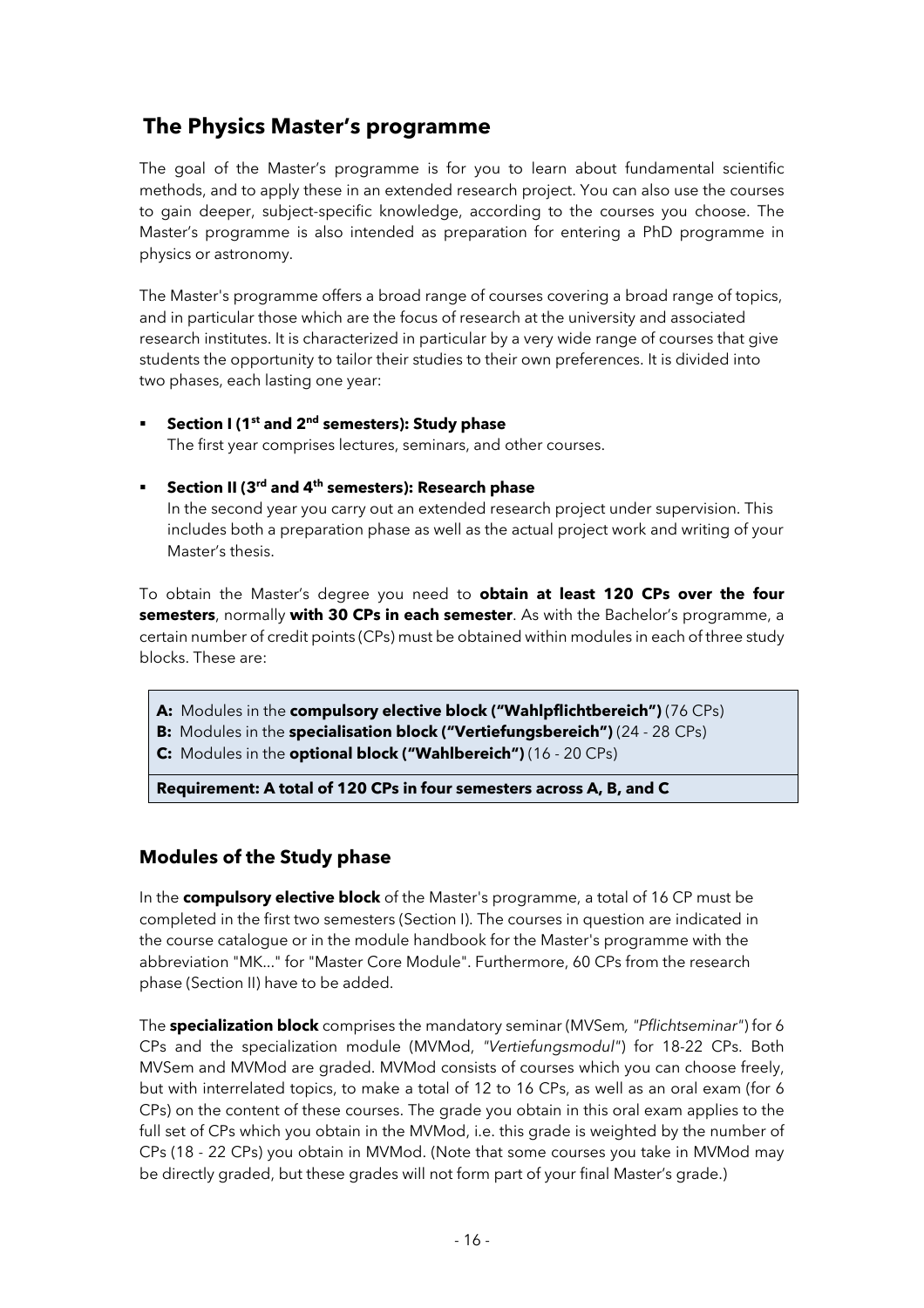In the **optional block** you can freely choose modules from physics, from neighbouring subject areas, or from the general skills area (*"Übergreifende Kompetenzen"*, denoted with the abbreviation "UK..."). These are intended to complement your core education, and do not form part of your final Master's grade.

#### **Modules of the research phase**

In the third and fourth semesters (Section II), intensive contact with research is established. In order to be able to enter this phase of your Master's programme, you must provide proof of certain academic achievements, which are regulated in detail in the admission requirements for the Master's examination. These can be found in the **examination regulations for the Master's programme in Physics**.

In the compulsory elective area of the research phase, the ungraded compulsory module *"Scientific Specialization"* (MFS) and the graded compulsory module *"Methods and Project Planning"* (MFP) must first be completed with 15 CP each. Subsequently, the also graded *"Master Thesis"* (MFA) must be prepared, which completes the physics training with 30 CP. In order to find a supervisor for your Master's thesis, please contact one of our numerous scientific working groups, depending on your personal interest. How this works is described below.

As part of the ungraded module *"Scientific Specialization"* (MFS), you familiarize with the topic of your upcoming master's thesis, e.g. through literature studies, and be actively involved in the work of your research group in which you want to write your master's thesis. The topic should already be roughly outlined at this time. Afterwards, it is still possible to change the topic of the master's thesis, but then there is no time left for reading into the new topic. The scientific specialization is therefore not repeatable.

After your scientific specialization, the training in *"Methods and Project Planning"* (MFP) takes place, during which tools for the upcoming master's thesis are taught, e.g. the evaluation of astronomical observation data or the use of a simulation code. This module is graded. At its end, the topic of the master's thesis must also be determined.

Before completing the MFS module, the modules MFP and MFA must be registered at the Examination Secretariat of the Department of Physics and Astronomy. The time of working on your Master's thesis is limited to six months. It is the crowning glory of your physics studies ;-).

When planning your studies, please keep in mind that for the overall grade of the Master's examination, the grades of the two core modules (MK...) in the compulsory elective area, the specialisation module (MVMod), the compulsory seminar (MVSem), the module *"Methodological Knowledge and Project Planning"* (MFP) and the Master's thesis (MFA) are weighted according to your credit points. Further information can be found in the examination regulations (see the section Information on the Internet at the end of this document). The **Module Handbook for the Master's Programme** provides a description of the various sub-areas of the programme and a detailed compilation of the course modules assigned to the various areas, including the corresponding module descriptions. The current module handbook is available on the homepage of the Department of Physics and Astronomy (see again the section **Information on the Internet**).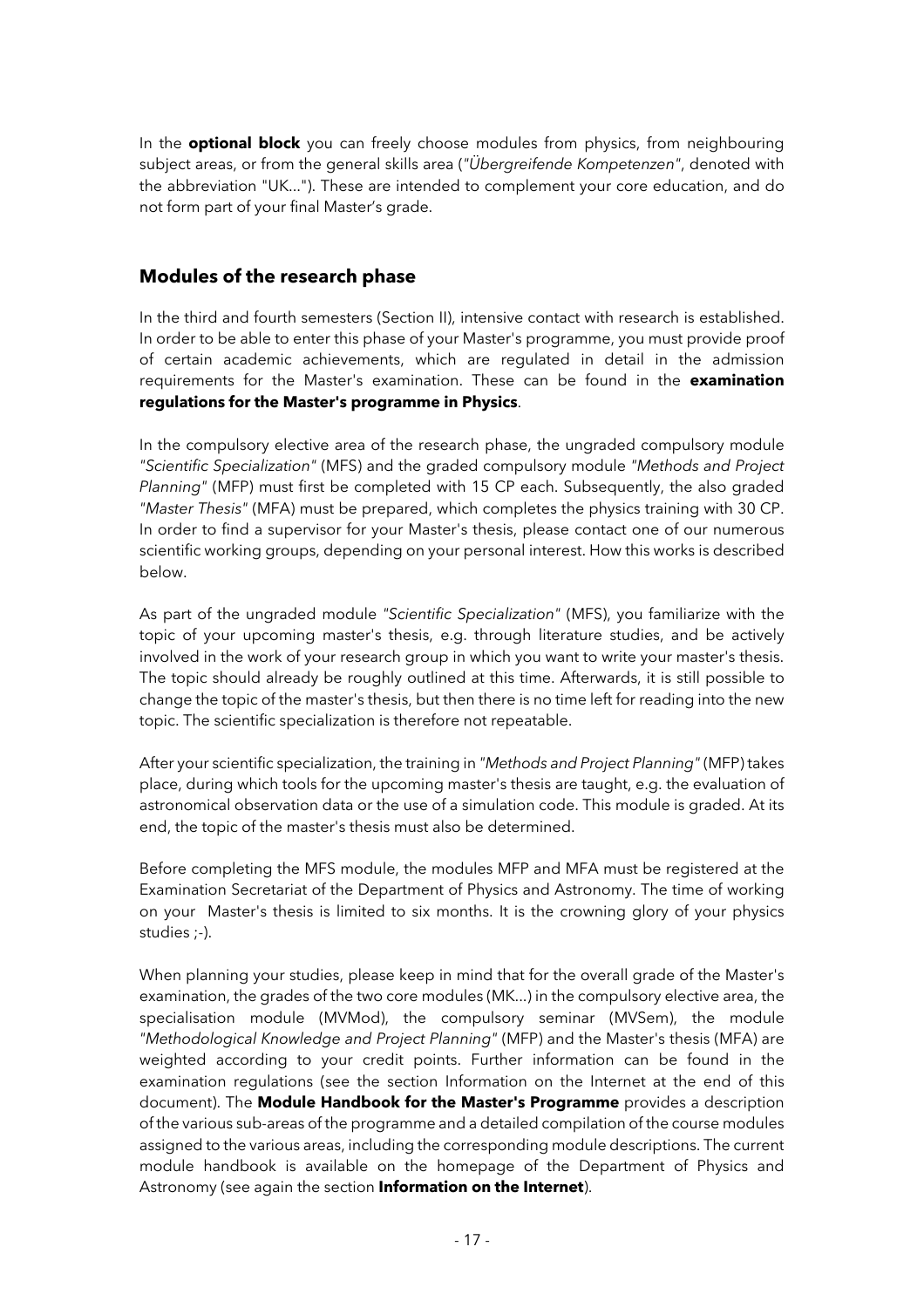#### **Important deadlines**

Be aware in particular of the following deadlines during your Master's studies:

- Register for your oral examination as part of the module MVMod,
- § obtain admission to the second phase of the programme (research phase)7
- register for the modules in the research phase: MFP and MFA, and
- **•** apply ahead of time for a PhD position, preferentially when you start your research phase.

Extensive information on all detailed questions of the studies, forms and much more can be found on the FAQ website of the Examination Secretariat at https://www.physik.uniheidelberg.de/studium/bsc/faqs-pav.

### **Astronomy in the Physics Master's programme**

#### **Structure and variations in the astronomy course plans**

If you focus your Master's programme in Physics on astronomy, you can take advantage of the flexibility offered by the elective, specialisation and option area of the Master's programme. When planning, however, you should consider how you can best expand and supplement your professional requirements in the course of your Master's degree.

Those who have not yet received an astronomy education at the beginning of their Master's degree at Heidelberg University can acquire the appropriate basics by participating in a three-week block course *"Introduction to Astronomy" (Block)* (MVAstro0) at the beginning of the respective winter and summer semesters.

The following study plans take into account typical previous knowledge from the Bachelor's programme and the objectives of your studies. They give you the security of not forgetting anything in your plans or doing anything wrong. However, there is still enough room for manoeuvre within the framework of our recommendations to incorporate your personal interests and inclinations into your studies. Please note that you sometimes have to supplement our compilation of courses and lectures with further courses in study block C (options) in order to achieve the minimum necessary credit points (60 CP in the two semesters of the continuing education phase). Often, however, no exactly suitable courses can be found, so that in individual cases you will exceed the number of 30 CP per semester by a few credit points. This is a valid option.

Our recommendations for your Master's degree can be divided into the following four variants, which are presented in Tables 2a-d. The four variants refer to in which of the three study areas "Elective", "Specialisation" or "Option" astronomy should play a role for you:

<sup>&</sup>lt;sup>7</sup> Admission is obtained by a successful oral examination at the end of the Master-Module MVMod.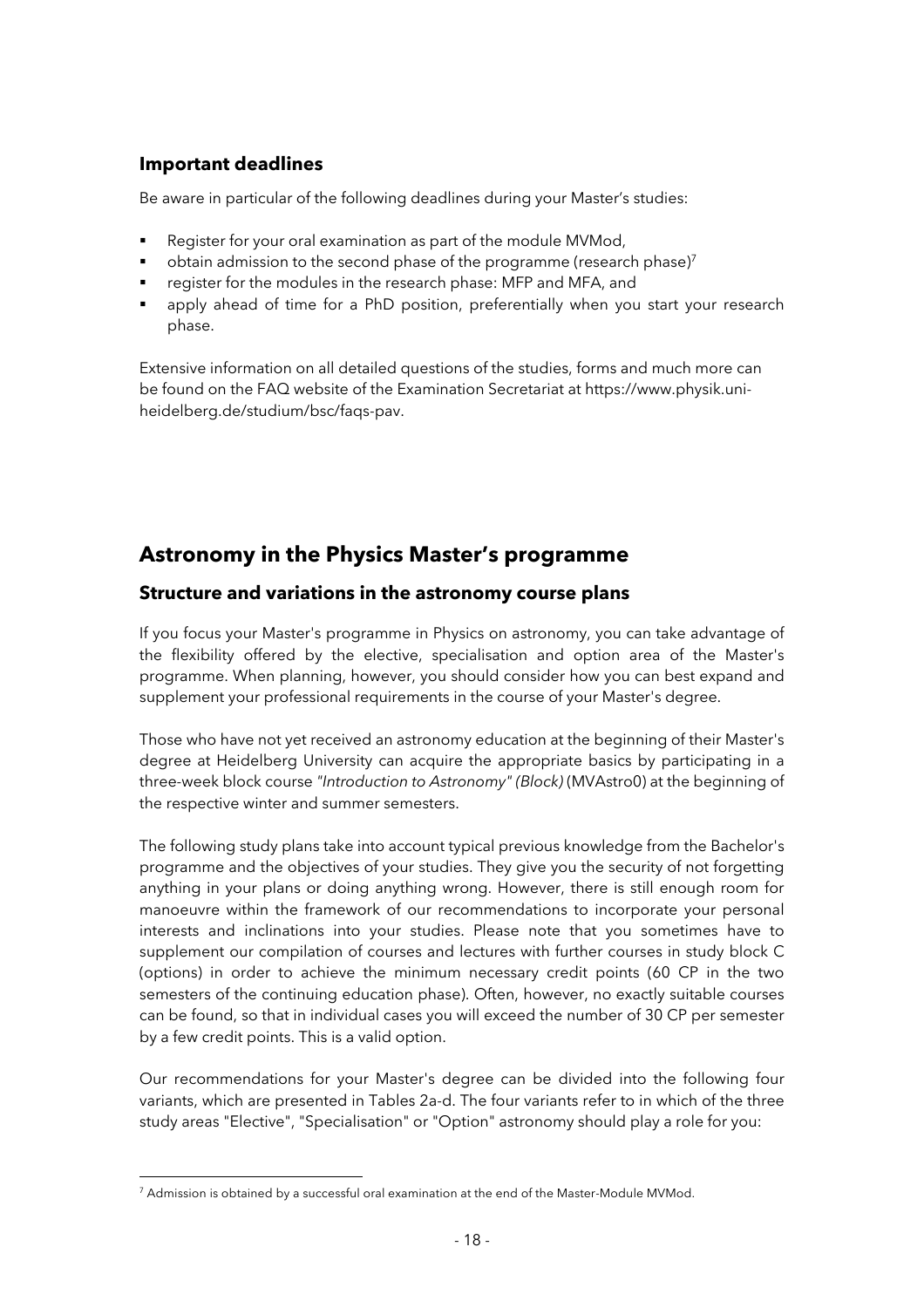#### ■ **Astronomy as a minor option - Table 2a**

This variant is aimed at students who only want to listen to astronomy in the "optional area" during their physics studies and would like to focus on another branch of physics. In this case, we recommend attending an in-depth astronomy lecture in the 1st and 2nd semesters. An example of the selection can be found in Table 2a, for the start of studies in the winter or summer semester. The missing credit points must be achieved in other areas of physics.

#### ■ General astronomy- Table 2b

The selection of lectures and courses is intended to cover astronomy with the widest possible range and is aimed at students who have heard an introduction to astronomy during their bachelor's degree or have not yet had contact with astronomy. We then recommend attending the block course *"Introduction to Astronomy" (Block)* (MVAstro0). In the study plan, the courses and lectures are adapted accordingly depending on the start of studies in the winter or summer semester. The corresponding curricula can be found in Table 2b.

#### ■ Advanced astronomy- Table 2c

The set of courses in this plan are aimed at students who followed the introductory astronomy (Astro-GK) or advanced astronomy (Astro-VK) course plans during their Bachelor's studies (see above). There are three different subplans shown in Table 2c, one for each of theoretical astronomy (Astro-Cos), observational astronomy (Astro-Obs), and computational astronomy (Astro-Sim). The broad distinction between them is summarized in the description of the Bachelor's programme above.

#### ■ Career astronomy- Table 2d

This course plan is intended for students who followed the "career astronomy" course plan during their Bachelor's studies, either cosmology (Astro-Cos), observational astronomy (Astro-Obs), or computational astronomy (Astro-Sim). The idea is that you continue to focus on your chosen area - theoretical or observational - during your Master's studies. The course plans are summarized in Table 2d. Please note when planning that you can only have one of the modules MVAstro1 and MKEP5 credited as a study achievement. If, for example MVAstro1 in the B.Sc. have been evaluated as a course of study in the elective area (see Table 1b), then you can no longer have the module MKEP5 in the Master's degree evaluated as a study achievement.

All but the first of the above course plans will lead to a Master's degree which covers a broad scope of physics yet also has a strong astronomical component.

### **Tabular summary of astronomy in the Physics Master's programme (Tables 2a-d)**

The curriculum presented in Table 2a is relevant to you if, in addition to your specialisation in another area of physics, you want to pursue astronomy as an option, in each case for the start of studies in the winter or summer semester.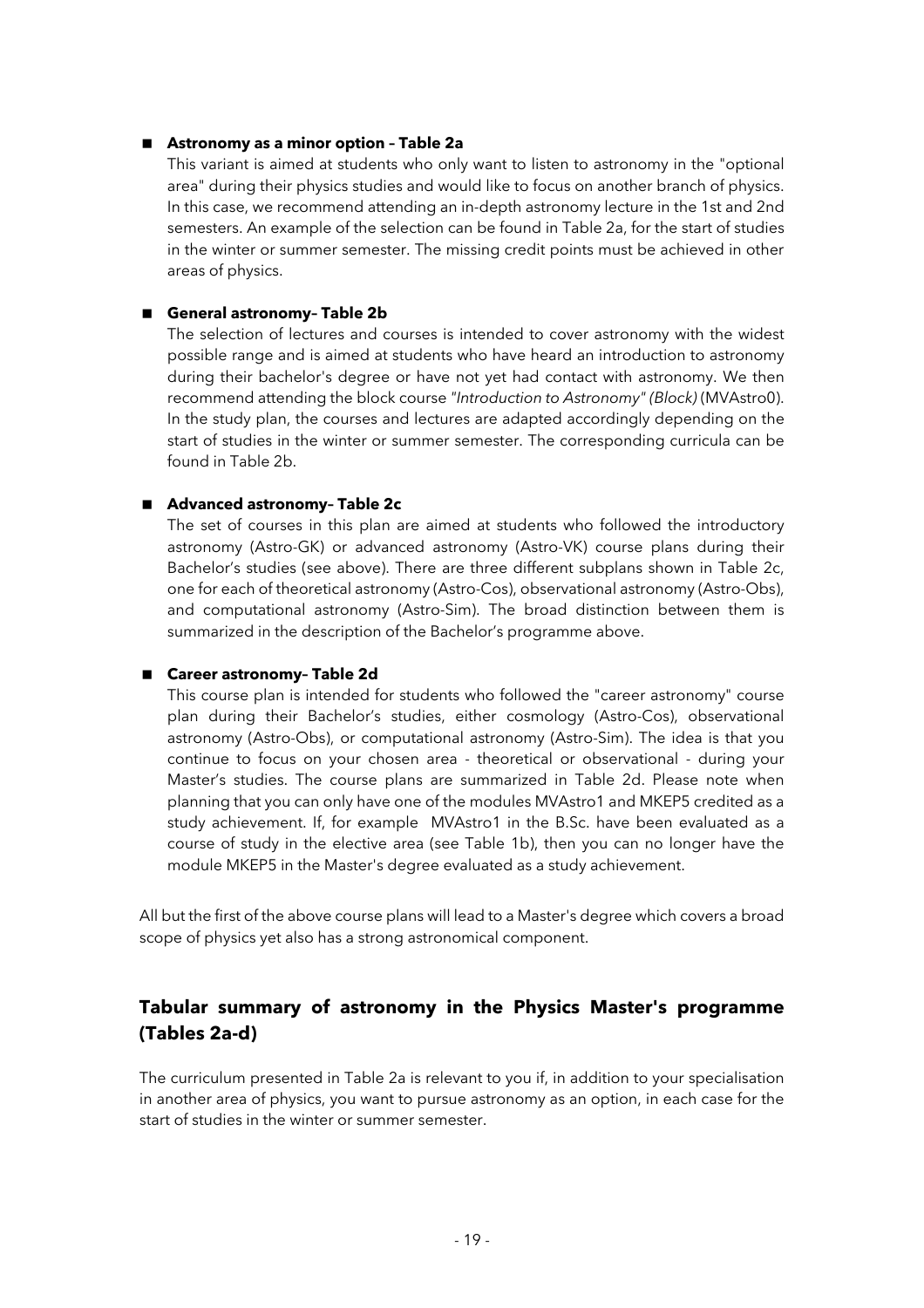The study plans compiled in Tables 2b-d give you a compact overview of the general (Table 2b), in-depth (Table 2c) or focus (Table 2d) study of astronomy, also for the beginning of studies in the winter or summer semester.

The tables show you colour coded in which of the three areas compulsory elective, specialisation or option the respective course is to be classified. In addition, the credit points that you collect in the respective area over four semesters upon successful attendance are indicated. In all three areas, the total performance points specified at the beginning of each table can be provided. Please note that a graded oral examination takes place for the courses selected as part of the specialisation area.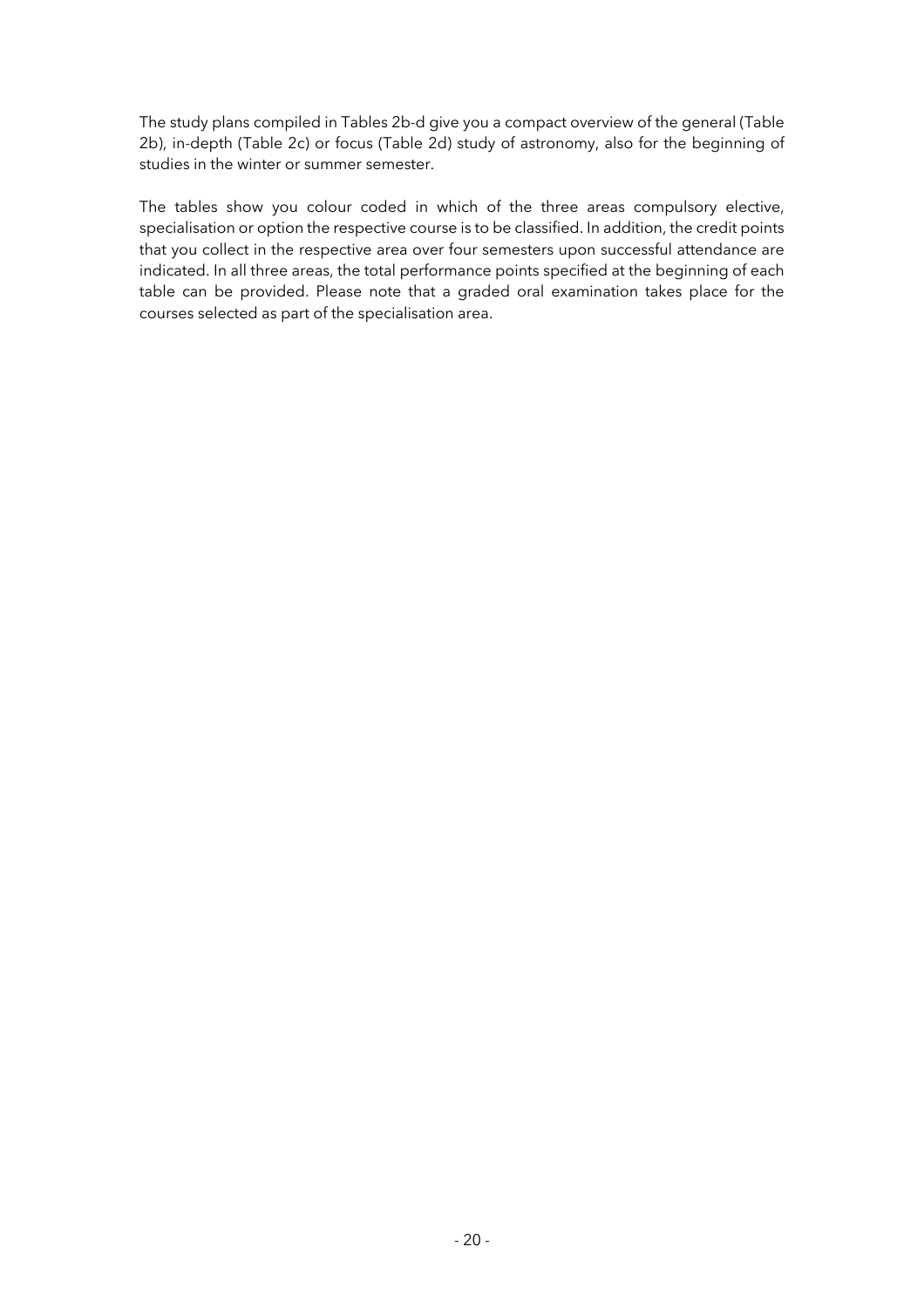|                                             |                                                                                                               |                     | Tabelle 2a: Course plan for your Physics Masters studies<br>with Astronomy as a minor option                                         |        |                                                 |                 |                                        |                 |
|---------------------------------------------|---------------------------------------------------------------------------------------------------------------|---------------------|--------------------------------------------------------------------------------------------------------------------------------------|--------|-------------------------------------------------|-----------------|----------------------------------------|-----------------|
|                                             |                                                                                                               |                     | <b>Start in winter semester</b>                                                                                                      |        |                                                 |                 |                                        |                 |
|                                             | 1 <sup>st</sup> Semester                                                                                      |                     | 2 <sup>nd</sup> Semester                                                                                                             |        | 3rd Semester                                    |                 | 4 <sup>th</sup> Semester               |                 |
|                                             |                                                                                                               |                     |                                                                                                                                      |        | Specialisation block ("Vertiefung") (24-28 CPs) |                 | Elective block ("Wahlpflicht") (76 CPs |                 |
|                                             |                                                                                                               |                     |                                                                                                                                      |        |                                                 |                 | Optional block ("Option") (16-20 CPs)  |                 |
|                                             | One course ("MK")<br>taken from the range<br>of core courses<br>offered                                       | 8                   | One course ("MK") taken<br>from the range of core<br>courses offered                                                                 | 8      | <b>Scientific Specialisation</b><br>(MFS)       | 15 <sub>1</sub> | <b>Master Thesis</b><br>(MFA)          | 30 <sup>1</sup> |
|                                             |                                                                                                               |                     |                                                                                                                                      |        | <b>Methods and Project</b><br>Planning (MFP)    | 15              |                                        |                 |
|                                             | Advanced Seminar (MVSem) in the<br>1st or 2 <sup>nd</sup> semester (6LP)                                      |                     |                                                                                                                                      |        |                                                 |                 |                                        |                 |
| Astro as<br>minor option<br>$\Sigma$ LP=120 | $MVMod = 18LP$                                                                                                |                     |                                                                                                                                      |        |                                                 |                 |                                        |                 |
|                                             |                                                                                                               |                     | <b>Oral Examination</b>                                                                                                              | 6      |                                                 |                 |                                        |                 |
|                                             | <b>Theoretical</b><br><b>Astrophysics (MKTP2)</b><br>or<br>Introduction to<br>Astronomy (Block)<br>(MVAstro0) | 8 <sup>1</sup><br>8 | <b>Stellar Astronomy and</b><br>Astrophysics (MVAstro2)<br>or<br><b>Galactic and</b><br><b>Extragalactic Astronomy</b><br>(MVAstro3) | 6<br>6 |                                                 |                 |                                        |                 |
|                                             | Astronomical<br><b>Techniques (compact)</b><br>(MVAstro1)                                                     | 6                   |                                                                                                                                      |        |                                                 |                 |                                        |                 |

|                                                       |                                                                                                                                                 |                | Tabelle 2a: Course plan for your Physics Masters studies<br>with Astronomy as a minor option |                |                                              |                 |                               |                 |
|-------------------------------------------------------|-------------------------------------------------------------------------------------------------------------------------------------------------|----------------|----------------------------------------------------------------------------------------------|----------------|----------------------------------------------|-----------------|-------------------------------|-----------------|
|                                                       |                                                                                                                                                 |                | Start in summer semester                                                                     |                |                                              |                 |                               |                 |
|                                                       | 1 <sup>st</sup> Semester                                                                                                                        |                | 2 <sup>nd</sup> Semester                                                                     |                | 3rd Semester                                 |                 | 4 <sup>th</sup> Semester      |                 |
|                                                       | One course ("MK")<br>taken from the range<br>of core courses<br>offered                                                                         | 8 <sup>1</sup> | One course ("MK") taken<br>from the range of core<br>courses offered                         | 8 <sup>1</sup> | <b>Scientific Specialisation</b><br>(MFS)    | 15 <sup>1</sup> | <b>Master Thesis</b><br>(MFA) | 30 <sup>1</sup> |
|                                                       |                                                                                                                                                 |                |                                                                                              |                | <b>Methods and Project</b><br>Planning (MFP) | 15              |                               |                 |
|                                                       | Advanced Seminar (MVSem) in the<br>$1st$ or $2nd$ semester (6 LP)                                                                               |                |                                                                                              |                |                                              |                 |                               |                 |
|                                                       | <b>MVMod = 18-22LP</b>                                                                                                                          |                |                                                                                              |                |                                              |                 |                               |                 |
| Astro as<br>minor option<br>∑LP=114 <sup>8</sup> -120 |                                                                                                                                                 |                | Mündliche Prüfung                                                                            | 6              |                                              |                 |                               |                 |
|                                                       | <b>Stellar Astronomy</b><br>and Astrophysics                                                                                                    | $6 \mid$       | Cosmology (MKTP5)<br>or                                                                      | 8              |                                              |                 |                               |                 |
|                                                       | (MVAstro2)<br>or<br><b>Galactic and</b><br>Extragalactic<br>Astronomy<br>(MVAstro3)<br>or<br>Introduction to<br>Astronomy (Block)<br>(MVAstro0) | 6<br>8         | <b>Theoretical Astrophysics</b><br>(MKTP2)                                                   | 8              |                                              |                 |                               |                 |

<sup>&</sup>lt;sup>8</sup> Additional courses in the specialisation or optional block required!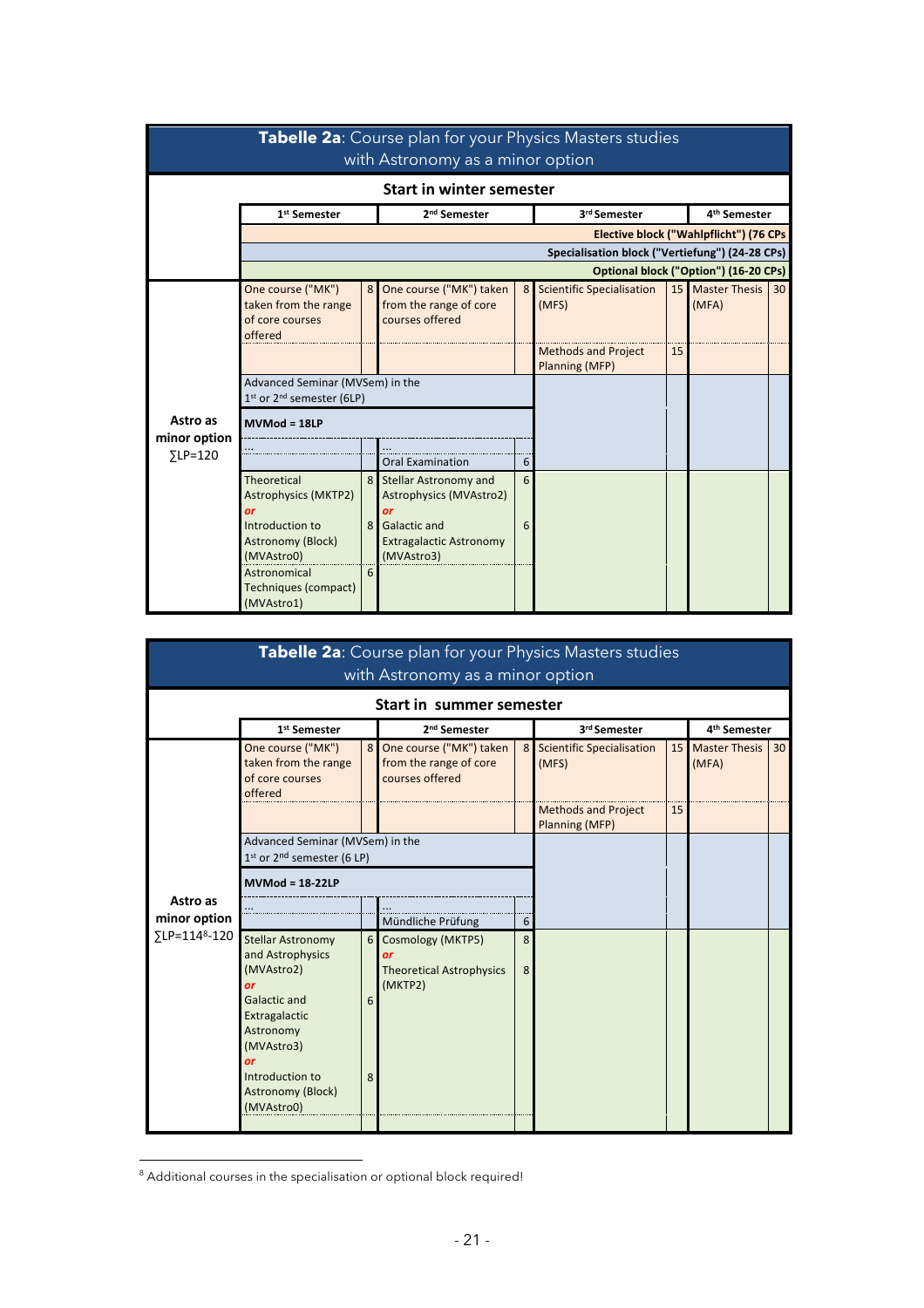|                                           |                                                                               |                | <b>Tabelle 2b:</b> Course plan for your Physics Master studies<br>with Astronomy on a general level for BAs from other Universities |                |                                                                                                                  |    |                               |    |
|-------------------------------------------|-------------------------------------------------------------------------------|----------------|-------------------------------------------------------------------------------------------------------------------------------------|----------------|------------------------------------------------------------------------------------------------------------------|----|-------------------------------|----|
|                                           |                                                                               |                | <b>Start in winter semester</b>                                                                                                     |                |                                                                                                                  |    |                               |    |
|                                           | 1 <sup>st</sup> Semester                                                      |                | 2 <sup>nd</sup> Semester                                                                                                            |                | 3rd Semester                                                                                                     |    | 4 <sup>th</sup> Semester      |    |
|                                           |                                                                               |                |                                                                                                                                     |                | Elective block ("Wahlpflicht") (76 Leistungspunkte)                                                              |    |                               |    |
|                                           |                                                                               |                |                                                                                                                                     |                | Specialisation block ("Vertiefung") (24-28 Leistungspunkte)<br>Optional block ("Option") (16-20 Leistungspunkte) |    |                               |    |
|                                           | Theoretische<br><b>Astrophysics (MKTP2)</b>                                   | 8 <sup>1</sup> | <b>Astronomical Techniques</b><br>(MKEP5)                                                                                           | 8 <sup>1</sup> | <b>Scientific Specialisation</b><br>(MFS)                                                                        | 15 | <b>Master Thesis</b><br>(MFA) | 30 |
|                                           |                                                                               |                |                                                                                                                                     |                | <b>Methods and Project</b><br>Planning (MFP)                                                                     | 15 |                               |    |
| General                                   | <b>Advanced Seminar</b><br>(MVSem)                                            | 6              |                                                                                                                                     |                |                                                                                                                  |    |                               |    |
| Astronomy<br>$\Sigma$ LP=108 <sup>9</sup> | $MVMod = 20 LP$                                                               |                |                                                                                                                                     |                |                                                                                                                  |    |                               |    |
|                                           | Cosmology (MKTP5)<br>or<br>Introduction to<br>Astronomy (Block)<br>(MVAstro0) | 8              | 8 Stellar Astronomy and<br>Astrophysics (MVAstro2)                                                                                  | 6              |                                                                                                                  |    |                               |    |
|                                           |                                                                               |                | <b>Oral Examination</b>                                                                                                             | 6              |                                                                                                                  |    |                               |    |
|                                           |                                                                               |                | <b>Galactic and</b><br><b>Extragalactic Astronomy</b><br>(MVAstro3)                                                                 | 6              |                                                                                                                  |    |                               |    |

|                                                   |                                                                  |                | Tabelle 2b: Course plan for your Physics Master studies<br>with Astronomy on a general level for BAs from other Universities |                |                                              |                 |                               |    |
|---------------------------------------------------|------------------------------------------------------------------|----------------|------------------------------------------------------------------------------------------------------------------------------|----------------|----------------------------------------------|-----------------|-------------------------------|----|
|                                                   |                                                                  |                | <b>Start in summer semester</b>                                                                                              |                |                                              |                 |                               |    |
|                                                   | 1 <sup>st</sup> Semester                                         |                | 2 <sup>nd</sup> Semester                                                                                                     |                | 3rd Semester                                 |                 | 4 <sup>th</sup> Semester      |    |
|                                                   | Astronomical<br><b>Techniques (MKEP5)</b>                        | 8 <sup>1</sup> | <b>Theoretical Astrophysics</b><br>(MKTP2)                                                                                   | 8 <sup>1</sup> | <b>Scientific Specialization</b><br>(MFS)    | 15 <sub>1</sub> | <b>Master Thesis</b><br>(MFA) | 30 |
|                                                   |                                                                  |                |                                                                                                                              |                | <b>Methods and Project</b><br>Planning (MFP) | 15              |                               |    |
|                                                   | <b>Advanced Seminar</b><br>(MVSem)                               | 6              |                                                                                                                              |                |                                              |                 |                               |    |
|                                                   | $MVMod = 20-22 LP$                                               |                |                                                                                                                              |                |                                              |                 |                               |    |
| General<br>Astronomy<br>$\Sigma$ LP=108-<br>11010 | <b>Stellar Astronomy</b><br>and Astrophysics<br>(MVAstro2)<br>or | 6 <sup>1</sup> | Cosmology (MKTP5)                                                                                                            | 8              |                                              |                 |                               |    |
|                                                   | Introduction to<br>Astronomy (Block)<br>(MVAstro0)               | 8              | Mündliche Prüfung                                                                                                            | 6              |                                              |                 |                               |    |
|                                                   | <b>Galactic and</b><br>Extragalactic<br>Astronomy<br>(MVAstro3)  | 6              |                                                                                                                              |                |                                              |                 |                               |    |

<sup>&</sup>lt;sup>9</sup> Additional courses in the specialisation or optional block required!

<sup>&</sup>lt;sup>10</sup> Additional courses in the specialisation or optional block required!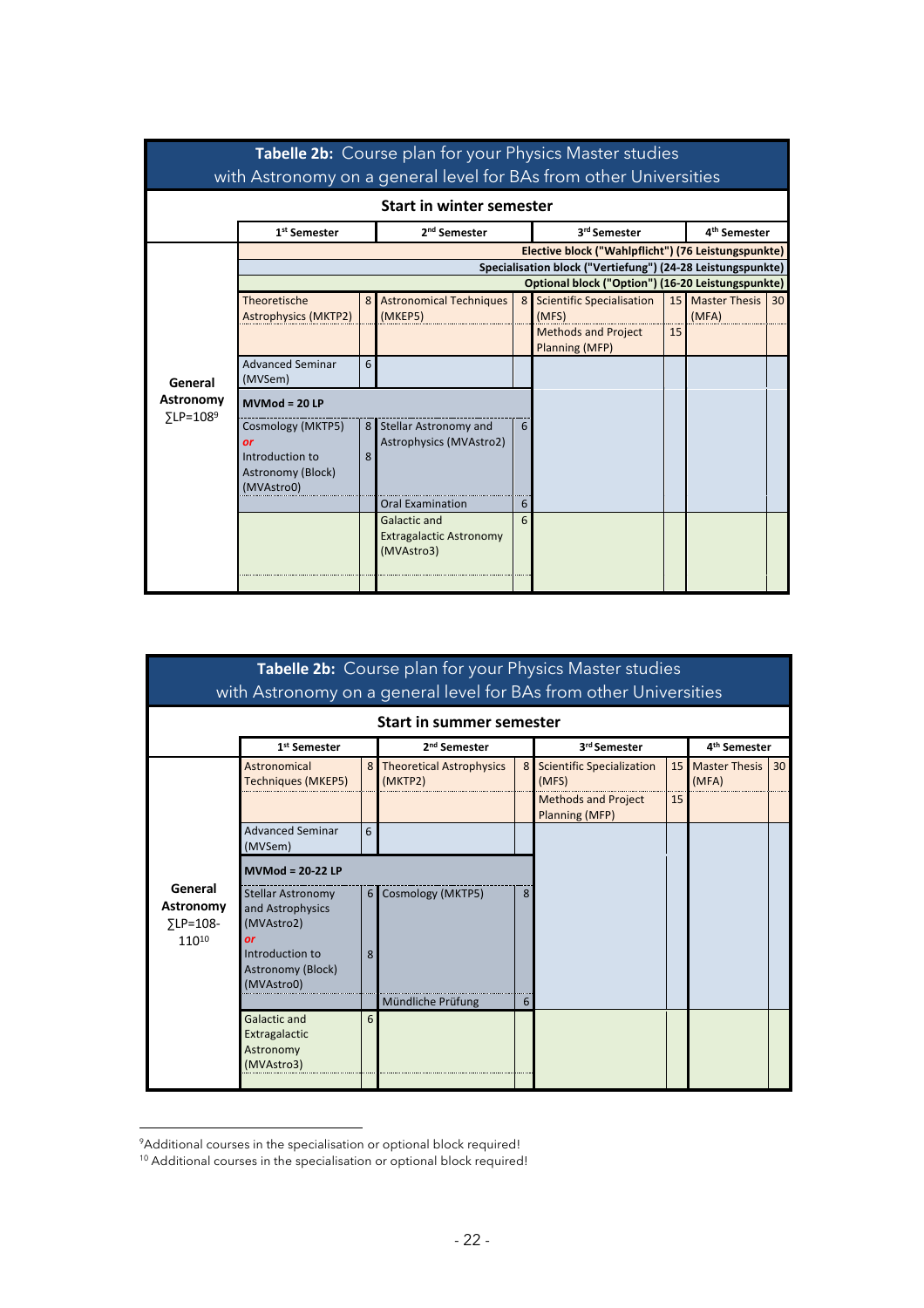|                                                                     |                                                                     |                  | Table 2c: Course plan for your Physics Master studies<br>with Astronomy on an advanced level |                 |                                                                                           |          |                                         |    |
|---------------------------------------------------------------------|---------------------------------------------------------------------|------------------|----------------------------------------------------------------------------------------------|-----------------|-------------------------------------------------------------------------------------------|----------|-----------------------------------------|----|
|                                                                     |                                                                     |                  | <b>Beginn im Wintersemester</b>                                                              |                 |                                                                                           |          |                                         |    |
|                                                                     | 1 <sup>st</sup> Semester                                            |                  | 2 <sup>nd</sup> Semester                                                                     |                 | 3rd Semester                                                                              |          | 4 <sup>th</sup> Semester                |    |
|                                                                     |                                                                     |                  |                                                                                              |                 |                                                                                           |          | Elective block ("Wahlpflicht") (76 CPs) |    |
|                                                                     |                                                                     |                  |                                                                                              |                 | Specialisation block ("Vertiefung") (24-28 CPs)                                           |          |                                         |    |
|                                                                     |                                                                     |                  |                                                                                              |                 |                                                                                           |          | Optional block ("Option") (16-20 CPs)   |    |
|                                                                     | Cosmology (MKTP5)                                                   | 8 <sub>l</sub>   | <b>General Relativity</b><br>(MKTP3)                                                         | 8 <sub>l</sub>  | <b>Scientific Specialization</b><br>(MFS)<br><b>Methods and Project</b><br>Planning (MFP) | 15<br>15 | <b>Master Thesis</b><br>(MFA)           | 30 |
| <b>Advanced</b>                                                     | <b>Advanced Seminar</b><br>(MVSem)                                  | 6                |                                                                                              |                 |                                                                                           |          |                                         |    |
| Astronomy                                                           | $MVMod = 20 LP$                                                     |                  |                                                                                              |                 |                                                                                           |          |                                         |    |
| Astro-Cos<br>$\Sigma$ LP=116 <sup>11</sup>                          | <b>Theoretical</b><br>Astrophysics (MKTP2)                          | 8                | Galactic and Extragalactic<br>Astronomy (MVAstro3)                                           | 6               |                                                                                           |          |                                         |    |
|                                                                     |                                                                     |                  | <b>Oral Examination</b>                                                                      | 6               |                                                                                           |          |                                         |    |
|                                                                     | <b>Quantum Field Theory</b><br>(MKTP4)                              | 8                | <b>Stellar Astronomy and</b><br>Astrophysics (MVAstro2)                                      | 6               |                                                                                           |          |                                         |    |
|                                                                     | Advanced Atomic,<br><b>Molecular and Optical</b><br>Physics (MKEP3) | 8                | <b>Astronomical Techniques</b><br>(MKEP5)                                                    | 8 <sub>l</sub>  | <b>Scientific Specialisation</b><br>(MFS)                                                 | 15       | <b>Master Thesis</b><br>(MFA)           | 30 |
|                                                                     |                                                                     |                  |                                                                                              |                 | <b>Methods and Project</b><br><b>Planning (MFP)</b>                                       | 15       |                                         |    |
|                                                                     | <b>Advanced Seminar</b><br>(MVSem)                                  | 6                |                                                                                              |                 |                                                                                           |          |                                         |    |
| Advanced<br>Astronomy<br>Astro-Obs<br>$\Sigma$ LP=114 <sup>12</sup> | <b>MVMod = 18 LP</b>                                                |                  |                                                                                              |                 |                                                                                           |          |                                         |    |
|                                                                     |                                                                     |                  | <b>Galactic and Extragalactic</b><br>Astronomy (MVAstro3)                                    | 6               |                                                                                           |          |                                         |    |
|                                                                     |                                                                     |                  | Stellar Astronomy and<br>Astrophysics (MVAstro2)<br><b>Oral Examination</b>                  | 6<br>6          |                                                                                           |          |                                         |    |
|                                                                     | <b>Environmental Physics</b><br>(MKEP4)                             | 8 <sub>l</sub>   | Cosmology compact<br>(Block) (MVAstro4)                                                      | $\overline{4}$  |                                                                                           |          |                                         |    |
|                                                                     | <b>Laboratory Course</b><br><b>Astrophysics II</b>                  | $\overline{2}$   |                                                                                              |                 |                                                                                           |          |                                         |    |
|                                                                     | <b>Theoretical</b><br><b>Astrophysics (MKTP2)</b>                   |                  | 8 General Relativity<br>(MKTP3)                                                              |                 | 8 Scientific Specialization<br>(MFS)                                                      | 15       | <b>Master Thesis</b><br>(MFA)           | 30 |
|                                                                     |                                                                     |                  |                                                                                              |                 | <b>Methods and Project</b><br><b>Planning (MFP)</b>                                       | 15       |                                         |    |
| Advanced                                                            | Advanced Seminar<br>(MVSem)                                         | $\boldsymbol{6}$ |                                                                                              |                 |                                                                                           |          |                                         |    |
| <b>Astronomy</b>                                                    | $MVMod = 22 LP$                                                     |                  |                                                                                              |                 |                                                                                           |          |                                         |    |
| Astro-Sim<br>$\Sigma$ LP=116 <sup>13</sup>                          | <b>Fundamentals of</b><br><b>Simulation Methods</b><br>(MVComp1)    | 8                |                                                                                              |                 |                                                                                           |          |                                         |    |
|                                                                     | Cosmology (MKTP5)                                                   | 8 <sup>1</sup>   | <b>Oral Examination</b>                                                                      | 6               |                                                                                           |          |                                         |    |
|                                                                     | Astronomical<br>Techniques (compact)<br>(MVAstro1)                  |                  | 6 Stellar Astronomy and<br>Astrophysics (MVAstro2)                                           | $6\overline{6}$ |                                                                                           |          |                                         |    |

<sup>&</sup>lt;sup>11</sup> Additional courses in the specialisation or optional block required!

<sup>&</sup>lt;sup>12</sup> Additional courses in the specialisation or optional block required!

<sup>&</sup>lt;sup>13</sup> Additional courses in the specialisation or optional block required!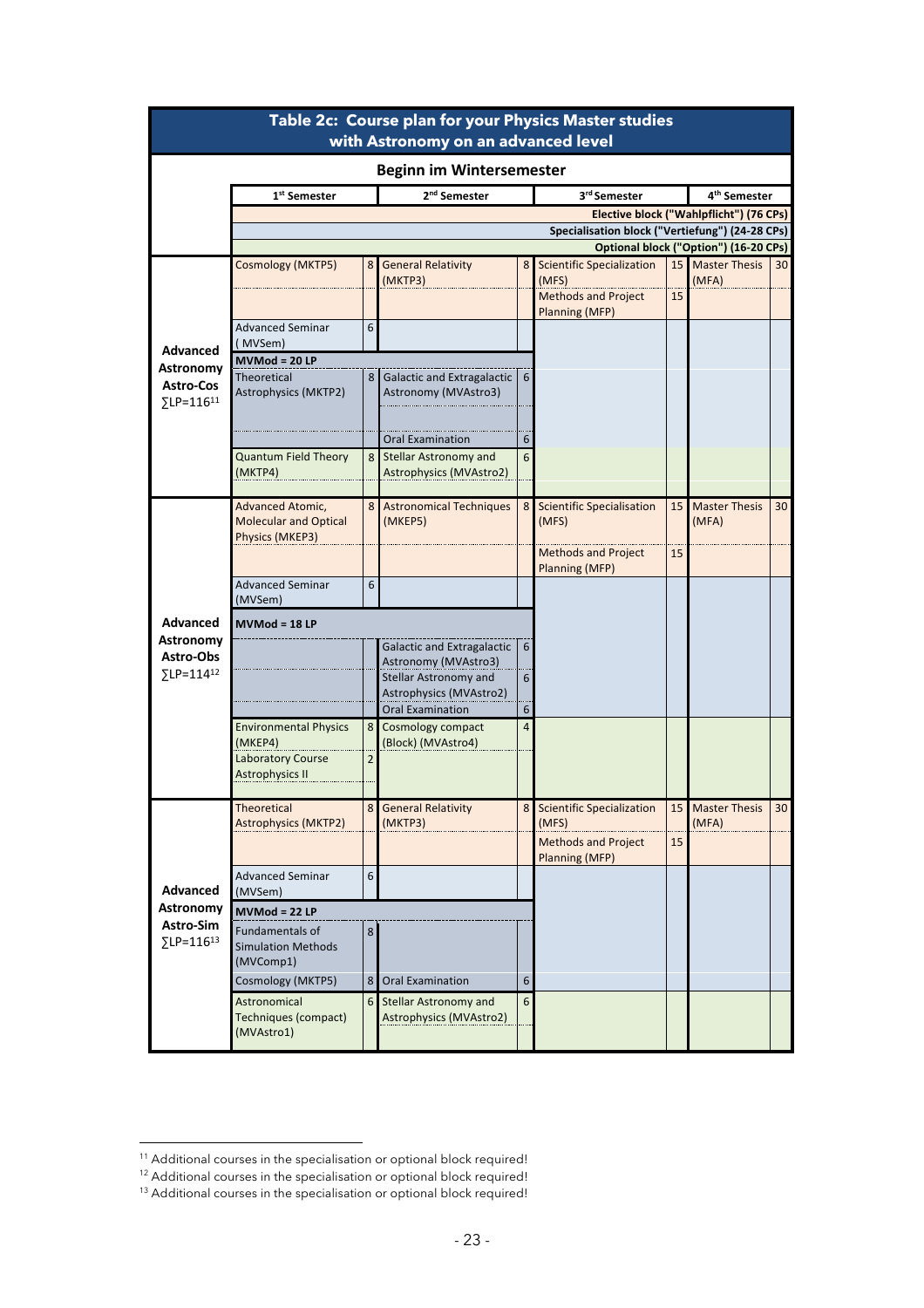|                                                         |                                                              |                     | Table 2c: Course plan for your Physics Master studies<br>with Astronomy on an advanced level |                  |                                                                                           |          |                                         |    |
|---------------------------------------------------------|--------------------------------------------------------------|---------------------|----------------------------------------------------------------------------------------------|------------------|-------------------------------------------------------------------------------------------|----------|-----------------------------------------|----|
|                                                         |                                                              |                     | <b>Start in summer semester</b>                                                              |                  |                                                                                           |          |                                         |    |
|                                                         | 1 <sup>st</sup> Semester                                     |                     | 2 <sup>nd</sup> Semester                                                                     |                  | 3rd Semester                                                                              |          | 4 <sup>th</sup> Semester                |    |
|                                                         |                                                              |                     |                                                                                              |                  |                                                                                           |          | Elective block ("Wahlpflicht") (76 CPs) |    |
|                                                         |                                                              |                     |                                                                                              |                  | Specialisation block ("Vertiefung") (24-28 CPs)                                           |          |                                         |    |
|                                                         |                                                              |                     |                                                                                              |                  |                                                                                           |          | Optional block ("Option") (16-20 CPs)   |    |
|                                                         | <b>General Relativity</b><br>(MKTP3)                         | 8                   | <b>Cosmology (MKTP5)</b>                                                                     | 8 <sub>l</sub>   | <b>Scientific Specialisation</b><br>(MFS)<br><b>Methods and Project</b><br>Planning (MFP) | 15<br>15 | <b>Master Thesis</b><br>(MFA)           | 30 |
|                                                         | <b>Advanced Seminar</b><br>(MVSem)                           | 6                   |                                                                                              |                  |                                                                                           |          |                                         |    |
| <b>Advanced</b><br><b>Astronomy</b>                     | $MVMod = 20 LP$                                              |                     |                                                                                              |                  |                                                                                           |          |                                         |    |
| <b>Astro-Cos</b><br>$\Sigma$ LP=116 <sup>14</sup>       | Galactic and<br><b>Extragalactic Astronomy</b><br>(MVAstro3) |                     | 6 Theoretical Astrophysics<br>(MKTP2)                                                        | 8                |                                                                                           |          |                                         |    |
|                                                         |                                                              |                     | Orla examination                                                                             | 6                |                                                                                           |          |                                         |    |
|                                                         | <b>Stellar Astronomy and</b><br>Astrophysics<br>(MVAstro2)   | 6 <sup>1</sup>      | <b>Quantum Field Theory</b><br>(MKTP4)                                                       | 8                |                                                                                           |          |                                         |    |
|                                                         | Astronomical<br>Techniques (MKEP5)                           |                     | 8 Advanced Atomic,<br><b>Molecular and Optical</b><br>Physics (MKEP3)                        |                  | 8 Scientific Specialisation<br>(MFS)                                                      | 15       | <b>Master Thesis</b><br>(MFA)           | 30 |
|                                                         |                                                              |                     |                                                                                              |                  | <b>Methods and Project</b><br>Planning (MFP)                                              | 15       |                                         |    |
| Advanced<br>Astronomy<br>Astro-Obs<br>$\Sigma$ LP=11415 |                                                              |                     | <b>Advanced Seminar</b><br>(MVSem)                                                           | 6                |                                                                                           |          |                                         |    |
|                                                         | $MVMod = 18 LP$                                              |                     |                                                                                              |                  |                                                                                           |          |                                         |    |
|                                                         | Galactic and<br><b>Extragalactic Astronomy</b><br>(MVAstro3) | 6                   |                                                                                              |                  |                                                                                           |          |                                         |    |
|                                                         | <b>Stellar Astronomy and</b><br>Astrophysics<br>(MVAstro2)   | 6                   | Oral examination                                                                             | 6                |                                                                                           |          |                                         |    |
|                                                         | Cosmology compact<br>(MVAstro4)<br><b>Laboratory Course</b>  | $\overline{4}$<br>2 | <b>Environmental Physics</b><br>(MKEP4)                                                      | 8                |                                                                                           |          |                                         |    |
|                                                         | <b>Astrophysics II</b>                                       |                     |                                                                                              |                  |                                                                                           |          |                                         |    |
|                                                         | <b>General Relativity</b><br>(MKTP3)                         |                     | 8 Theoretical Astrophysics<br>(MKTP2)                                                        |                  | 8 Scientific Specialisation<br>(MFS)                                                      | 15       | <b>Master Thesis</b><br>(MFA)           | 30 |
|                                                         |                                                              |                     |                                                                                              |                  | <b>Methods and Project</b><br>Planning (MFP)                                              | 15       |                                         |    |
|                                                         | <b>Advanced Seminar</b><br>(MVSem)                           | 6                   |                                                                                              |                  |                                                                                           |          |                                         |    |
| <b>Advanced</b>                                         | $MVMod = 22 LP$                                              |                     |                                                                                              |                  |                                                                                           |          |                                         |    |
| Astronomy<br>Astro-Sim<br>SLP=11616                     |                                                              |                     | Cosmology (MKTP5)<br><b>Fundamentals of</b><br><b>Simulation Methods</b>                     | 8<br>8           |                                                                                           |          |                                         |    |
|                                                         |                                                              |                     | (MVComp1)<br><b>Oral Examination</b>                                                         | $\boldsymbol{6}$ |                                                                                           |          |                                         |    |
|                                                         | <b>Stellar Astronomy and</b><br>Astrophysics<br>(MVAstro2)   | 6 <sup>1</sup>      | <b>Astronomical Techniques</b><br>(compact) (MVAstro1)                                       | 6                |                                                                                           |          |                                         |    |
|                                                         |                                                              |                     |                                                                                              |                  |                                                                                           |          |                                         |    |

<sup>&</sup>lt;sup>14</sup> Additional courses in the specialisation or optional block required!

<sup>&</sup>lt;sup>15</sup> Additional courses in the specialisation or optional block required!

<sup>&</sup>lt;sup>16</sup> Additional courses in the specialisation or optional block required!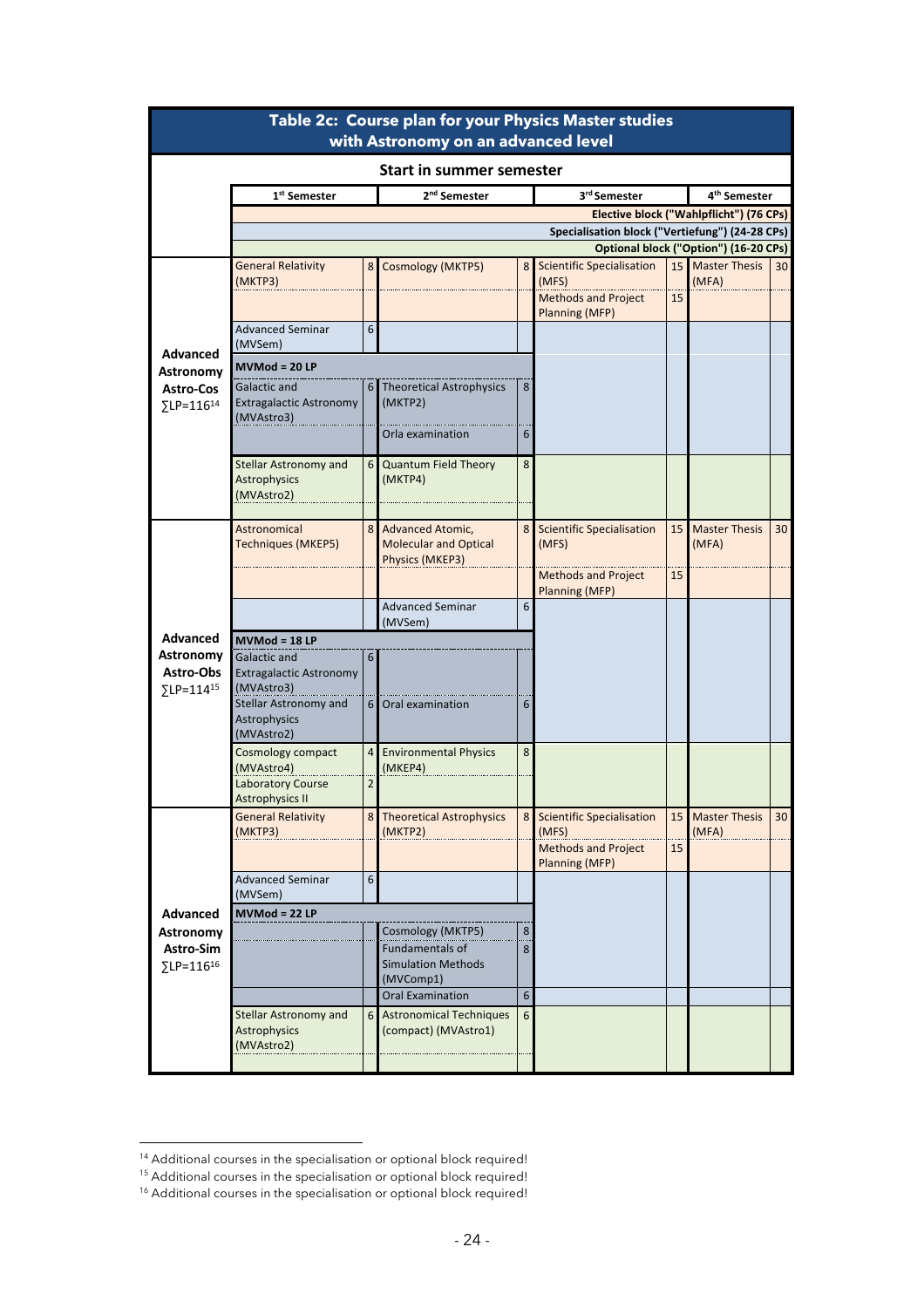| Table 2d: Course plan for your Physics Master studies<br>with Astronomy on a career level |                                                                                          |   |                                                                  |                     |                                                |    |                          |    |  |  |  |  |  |
|-------------------------------------------------------------------------------------------|------------------------------------------------------------------------------------------|---|------------------------------------------------------------------|---------------------|------------------------------------------------|----|--------------------------|----|--|--|--|--|--|
| <b>Start in winter semester</b>                                                           |                                                                                          |   |                                                                  |                     |                                                |    |                          |    |  |  |  |  |  |
|                                                                                           | 1 <sup>st</sup> Semester                                                                 |   | 2 <sup>nd</sup> Semester                                         |                     | 3rd Semester                                   |    | 4 <sup>th</sup> Semester |    |  |  |  |  |  |
|                                                                                           |                                                                                          |   |                                                                  |                     | Elective block ("Wahlpflicht") (76 CPs)        |    |                          |    |  |  |  |  |  |
|                                                                                           | Specialisation block ("Vertiefung") (24-28 CPs)<br>Optional block ("Option") (16-20 CPs) |   |                                                                  |                     |                                                |    |                          |    |  |  |  |  |  |
|                                                                                           | <b>Theoretical Statistical</b>                                                           | 8 | <b>General Relativity</b>                                        | 8                   | Scientific Specialisation   15   Master Thesis |    |                          | 30 |  |  |  |  |  |
|                                                                                           | Physics (MKTP1)                                                                          |   | (MKTP3)                                                          |                     | (MFS)                                          |    | (MFA)                    |    |  |  |  |  |  |
|                                                                                           |                                                                                          |   |                                                                  |                     | <b>Methods and Project</b>                     | 15 |                          |    |  |  |  |  |  |
|                                                                                           | <b>Advanced Seminar</b><br>(MVSem)                                                       | 6 |                                                                  |                     | Planning (MFP)                                 |    |                          |    |  |  |  |  |  |
|                                                                                           | $MVMod = 20 LP$                                                                          |   |                                                                  |                     |                                                |    |                          |    |  |  |  |  |  |
| Career<br>Astronomy<br>Astro-Theo<br>$\Sigma$ LP = 108 <sup>17</sup>                      | Cosmology (MKTP5)<br>or<br>Fundamentals of<br><b>Simulation Methods</b><br>(MVComp1)     |   | 8 Stellar Astronomy and<br>Astrophysics<br>8 (MVAstro2)          | 6                   |                                                |    |                          |    |  |  |  |  |  |
|                                                                                           |                                                                                          |   | <b>Oral Examination</b>                                          | 6                   |                                                |    |                          |    |  |  |  |  |  |
|                                                                                           |                                                                                          |   | <b>Galactic and Extragalactic</b><br>Astronomy (MVAstro3)        | 6                   |                                                |    |                          |    |  |  |  |  |  |
| Career<br>Astronomy<br>Astro-Obs<br>∑LP=111 <sup>18</sup>                                 | <b>Theoretical</b>                                                                       | 8 | <b>Environmental Physics</b>                                     | 8                   | <b>Scientific Specialisation</b>               | 15 | <b>Master Thesis</b>     | 30 |  |  |  |  |  |
|                                                                                           | <b>Astrophysics (MKTP2)</b>                                                              |   | (MKEP4)                                                          |                     | (MFS)<br>Methods and Project<br>Planning (MFP) | 15 | (MFA)                    |    |  |  |  |  |  |
|                                                                                           | <b>Advanced Seminar</b><br>(MVSem)                                                       | 6 |                                                                  |                     |                                                |    |                          |    |  |  |  |  |  |
|                                                                                           | $MVMod = 19 LP$                                                                          |   |                                                                  |                     |                                                |    |                          |    |  |  |  |  |  |
|                                                                                           | MVSpec, z.B.<br>Asteroseismology                                                         | 3 | Cosmology compact<br>(block) (MVAstro4)<br>Stellar Astronomy and | $\overline{4}$<br>6 |                                                |    |                          |    |  |  |  |  |  |
|                                                                                           |                                                                                          |   | Astrophysics (MVAstro2)<br><b>Oral Examination</b>               | 6                   |                                                |    |                          |    |  |  |  |  |  |
|                                                                                           | Advanced Atomic,<br><b>Molecular and Optical</b><br>Physics (MKEP3)                      |   | 8 Laboratory Course<br><b>Astrophysics II</b>                    | $\overline{2}$      |                                                |    |                          |    |  |  |  |  |  |
|                                                                                           |                                                                                          |   |                                                                  |                     |                                                |    |                          |    |  |  |  |  |  |

<sup>&</sup>lt;sup>17</sup> Additional courses in the specialisation or optional block required!

<sup>&</sup>lt;sup>18</sup> Additional courses in the specialisation or optional block required!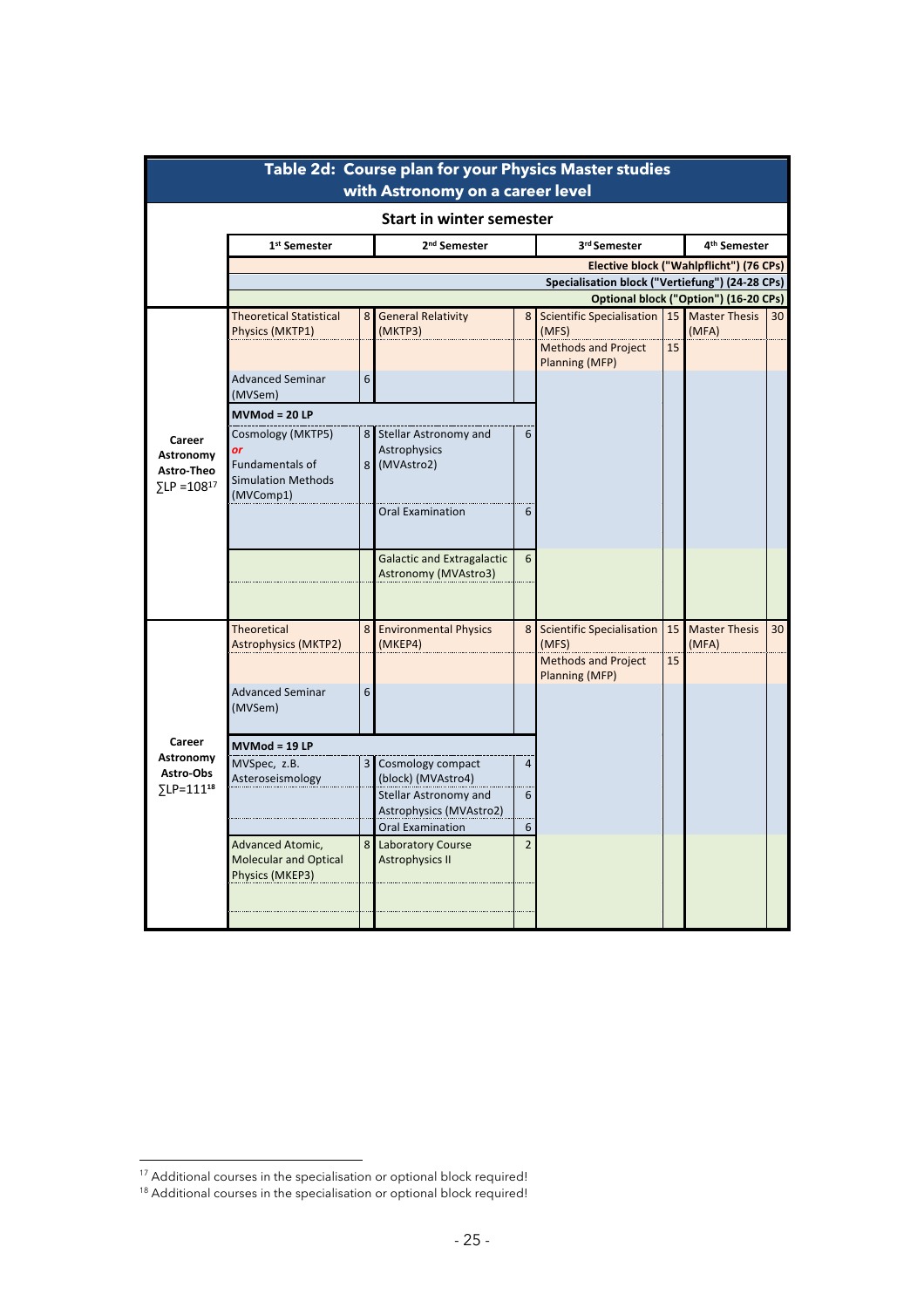| Table 2d: Course plan for your Physics Master studies<br>with Astronomy on a career level |                                                                     |   |                                                                                      |                                                                                          |                                    |    |                                         |                 |  |  |  |  |  |
|-------------------------------------------------------------------------------------------|---------------------------------------------------------------------|---|--------------------------------------------------------------------------------------|------------------------------------------------------------------------------------------|------------------------------------|----|-----------------------------------------|-----------------|--|--|--|--|--|
| <b>Start in summer semester</b>                                                           |                                                                     |   |                                                                                      |                                                                                          |                                    |    |                                         |                 |  |  |  |  |  |
|                                                                                           | 1 <sup>st</sup> Semester                                            |   | 2 <sup>nd</sup> Semester                                                             |                                                                                          | 3rd Semester                       |    | 4 <sup>th</sup> Semester                |                 |  |  |  |  |  |
|                                                                                           |                                                                     |   |                                                                                      |                                                                                          |                                    |    | Elective block ("Wahlpflicht") (76 CPs) |                 |  |  |  |  |  |
|                                                                                           |                                                                     |   |                                                                                      | Specialisation block ("Vertiefung") (24-28 CPs)<br>Optional block ("Option") (16-20 CPs) |                                    |    |                                         |                 |  |  |  |  |  |
|                                                                                           |                                                                     |   |                                                                                      |                                                                                          |                                    |    |                                         |                 |  |  |  |  |  |
|                                                                                           | <b>General Relativity</b><br>(MKTP3)                                |   | 8 Theoretical Statistical<br>Physics (MKTP1)                                         | 8                                                                                        | Scientific Specialization<br>(MFS) |    | 15 Master Thesis<br>(MFA)               | 30 <sup>1</sup> |  |  |  |  |  |
|                                                                                           |                                                                     |   |                                                                                      |                                                                                          | <b>Methods and Project</b>         | 15 |                                         |                 |  |  |  |  |  |
|                                                                                           |                                                                     |   |                                                                                      |                                                                                          | <b>Planning (MFP)</b>              |    |                                         |                 |  |  |  |  |  |
|                                                                                           | <b>Advanced Seminar</b><br>(MVSem)                                  | 6 |                                                                                      |                                                                                          |                                    |    |                                         |                 |  |  |  |  |  |
| Career                                                                                    | MVMod = 20 LP                                                       |   |                                                                                      |                                                                                          |                                    |    |                                         |                 |  |  |  |  |  |
| Astronomy                                                                                 | Stellar Astronomy and                                               |   | 6 Cosmology (MKTP5)                                                                  | 8                                                                                        |                                    |    |                                         |                 |  |  |  |  |  |
| Astro-Theo                                                                                | Astrophysics<br>(MVAstro2)                                          |   | or<br>Fundamentals of                                                                | 8                                                                                        |                                    |    |                                         |                 |  |  |  |  |  |
| ∑LP=108 <sup>19</sup>                                                                     |                                                                     |   | <b>Simulation Methods</b>                                                            |                                                                                          |                                    |    |                                         |                 |  |  |  |  |  |
|                                                                                           |                                                                     |   | (MVComp1)                                                                            |                                                                                          |                                    |    |                                         |                 |  |  |  |  |  |
|                                                                                           |                                                                     |   | <b>Oral Examination</b>                                                              | 6                                                                                        |                                    |    |                                         |                 |  |  |  |  |  |
|                                                                                           | <b>Galactic and</b><br><b>Extragalactic Astronomy</b><br>(MVAstro3) | 6 |                                                                                      |                                                                                          |                                    |    |                                         |                 |  |  |  |  |  |
|                                                                                           | <b>Environmental Physics</b>                                        |   | 8 Theoretical Astrophysics                                                           | 8                                                                                        | <b>Scientific Specialisation</b>   | 15 | <b>Master Thesis</b>                    | 30 <sup>°</sup> |  |  |  |  |  |
|                                                                                           | (MKEP4)                                                             |   | (MKTP2)<br>or<br>Advanced Atomic,<br><b>Molecular and Optical</b><br>Physics (MKEP3) | 8                                                                                        | (MFS)                              |    | (MFA)                                   |                 |  |  |  |  |  |
|                                                                                           |                                                                     |   |                                                                                      |                                                                                          | <b>Methods and Project</b>         | 15 |                                         |                 |  |  |  |  |  |
|                                                                                           | Masterpflichtseminar                                                | 6 |                                                                                      |                                                                                          | Planning (MFP)                     |    |                                         |                 |  |  |  |  |  |
|                                                                                           | (MVSem)                                                             |   |                                                                                      |                                                                                          |                                    |    |                                         |                 |  |  |  |  |  |
| Career                                                                                    |                                                                     |   |                                                                                      |                                                                                          |                                    |    |                                         |                 |  |  |  |  |  |
| Astronomy<br>Astro-Obs                                                                    | MVMod = 19 LP                                                       |   |                                                                                      |                                                                                          |                                    |    |                                         |                 |  |  |  |  |  |
| ∑LP=111 <sup>20</sup>                                                                     | Cosmology compact<br>(Block) (MVAstro4)                             | 4 | MVSpec, z.B.<br>Asteroseismology                                                     | 3                                                                                        |                                    |    |                                         |                 |  |  |  |  |  |
|                                                                                           | Stellar Astronomy and<br>Astrophysics<br>(MVAstro2)                 | 6 | <b>Oral Examination</b>                                                              | 6                                                                                        |                                    |    |                                         |                 |  |  |  |  |  |
|                                                                                           | <b>Laboratory Course</b>                                            | 2 | Advanced Atomic,                                                                     | 8                                                                                        |                                    |    |                                         |                 |  |  |  |  |  |
|                                                                                           | <b>Astrophysics II</b>                                              |   | <b>Molecular and Optical</b><br>Physics (MKEP3)                                      |                                                                                          |                                    |    |                                         |                 |  |  |  |  |  |
|                                                                                           |                                                                     |   |                                                                                      |                                                                                          |                                    |    |                                         |                 |  |  |  |  |  |

<sup>&</sup>lt;sup>19</sup> Additional courses in the specialisation or optional block required!

<sup>&</sup>lt;sup>20</sup> Additional courses in the specialisation or optional block required!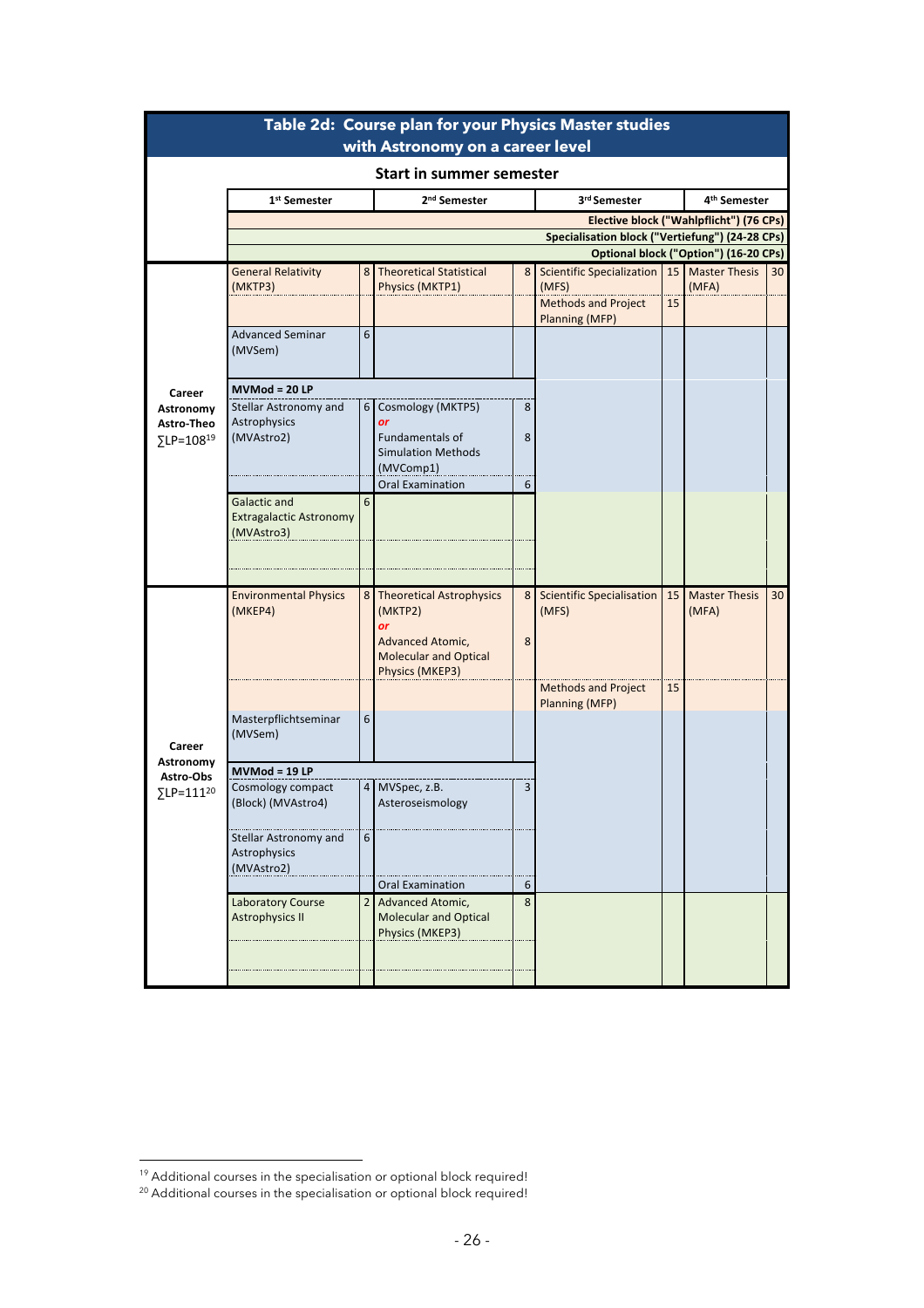### **Additional Informationen**

#### **How do I make contact to research groups?**

Staff at the following institutes in Heidelberg offer and supervise Bachelor's, Master's, and PhD projects:

- Zentrum für Astronomie der Universität Heidelberg (ZAH)
- < Institut für Theoretische Physik der Universität Heidelberg (ITP)
- Max-Planck-Institut für Astronomie (MPIA)
- Max-Planck-Institut für Kernphysik (MPIK)
- Heidelberger Institut für Theoretische Studien (HITS)

To make contact during your Bachelor's or Master's studies, talk directly to lecturers, with your tutors, or with the supervisors of lab projects. You should also look at the institute web sites to find out more about the research groups, and/or on individual researcher's websites, which sometimes list specific projects. The Department for Physics and Astronomy also maintains an online list of some of the projects on offer at the above institutes.

#### **What is the difference between astronomy and astrophysics?**

The distinction is largely historical and no longer relevant. Perhaps one could say that astronomy is broader because it does not just deal with physics, including aspects of geology, chemistry and biology. But the terms "astronomy" and "astrophysics" are generally used as synonyms today. Astrophysics is an important part of physics, as it deals with environments and states of matter which cannot be achieved in the laboratory, such as extreme vacuums, very high temperatures or densities, or strong magnetic fields.

#### **What are the career opportunities with an education in astronomy?**

Basically, you should choose the focus on astronomy and astrophysics if you are particularly interested in it. Especially in Heidelberg, you do not have to take into account the further career path, because a Heidelberg physics degree - despite all specialization - offers above all a broad education in physics. Thus, all labour market recommendations are unrestricted.

However, most students of astronomy choose this subject with a view to a later activity in science. In this case, universities with corresponding faculties and research institutions in Germany and abroad can be considered as employers. A certain flexibility - at least in the first years after the doctorate - is a basic prerequisite for a career in science.

Since a Heidelberg physics degree primarily offers a broad education in physics, there are also good career prospects outside of astronomy, for example, in high-tech sectors, such as the optical industry, mechanical engineering or microelectronics, and in particular in research and development both in the field of new products and in the field of new production processes. If you want to work more with mathematical models and computer applications after your studies, you will also find suitable jobs in research institutes, development departments, but also in banks, marketing, management consultancies, management and IT areas.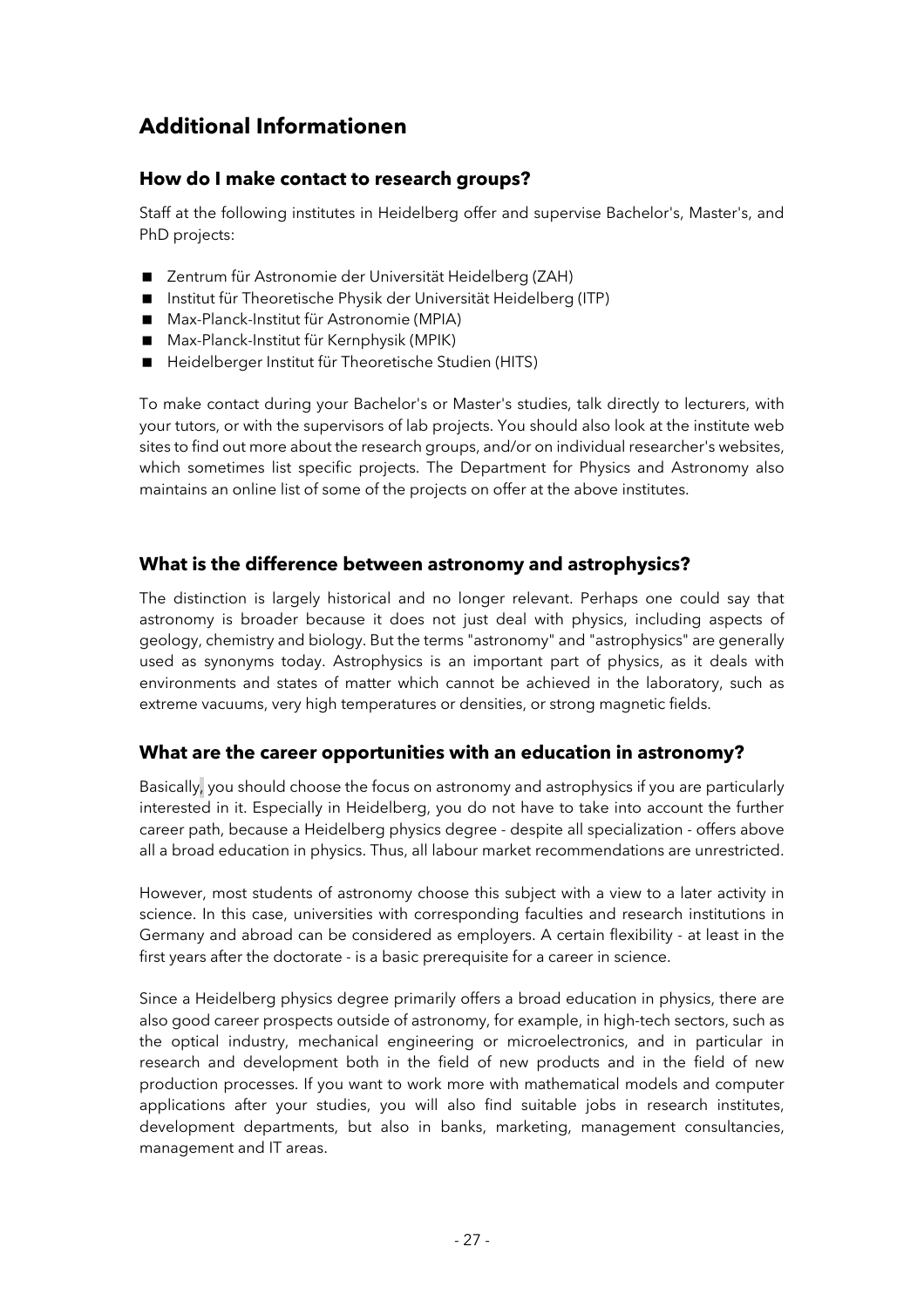In addition, there are a variety of employment opportunities in meteorology, geophysics, oceanography, environmental physics, chemistry, biology, materials science, medical technology, but also in teaching-related fields of activity, such as in-house training and adult education, and also in science journalism.

If you want to work in astronomy after completing your doctorate, you will usually always find a so-called "postdoc position" on the worldwide job market. These are usually two- to threeyear jobs. You should use this time to sharpen your own research profile and to publish scientifically interesting papers. This is a prerequisite for further postdoc positions and the prospect of permanent employment. The latter can be associated with a habilitation that lasts for at least five years. There are then vacancies as a private lecturer (Priv.-Doz.) or you can be appointed to a professorship by a university. However, pursuing a career in astronomy is a very competitive endeavor overall. And there are very few permanent positions in research and even fewer professorships.

Should you therefore decide to leave your academic career as an astronomer, you have very good career prospects. A study published in 2016 by the Cologne Institute for Economic Research, carried out on behalf of the German Physical Society (DPG) $^{21}$ , attests to their high occupational and industry flexibility as all-rounders of the labour market. Unemployment was 2.5% in 2013. The number of people in employment increased by an average of 2.1% each year between 2005 and 2013. Students of physics are above average satisfied with their choice of study: 87 percent would study the subject again. It also showed that an average of 300 new jobs are created in Germany every year. In addition, because many will retire from the workforce in the coming years due to age, the demand for physical specialists is constantly increasing<sup>22</sup>.

<sup>&</sup>lt;sup>21</sup> https://www.dpg-physik.de/veroeffentlichungen/publikationen/studien-der-dpg/pix-

studien/arbeitsmarktstudie\_2016.pdf

<sup>&</sup>lt;sup>22</sup> Aktuelle Arbeitsmarktanalysen finden sich unter

https://www.dpg-physik.de/veroeffentlichungen/magazine-und-online-angebote/pj/arbeitsmarktartikel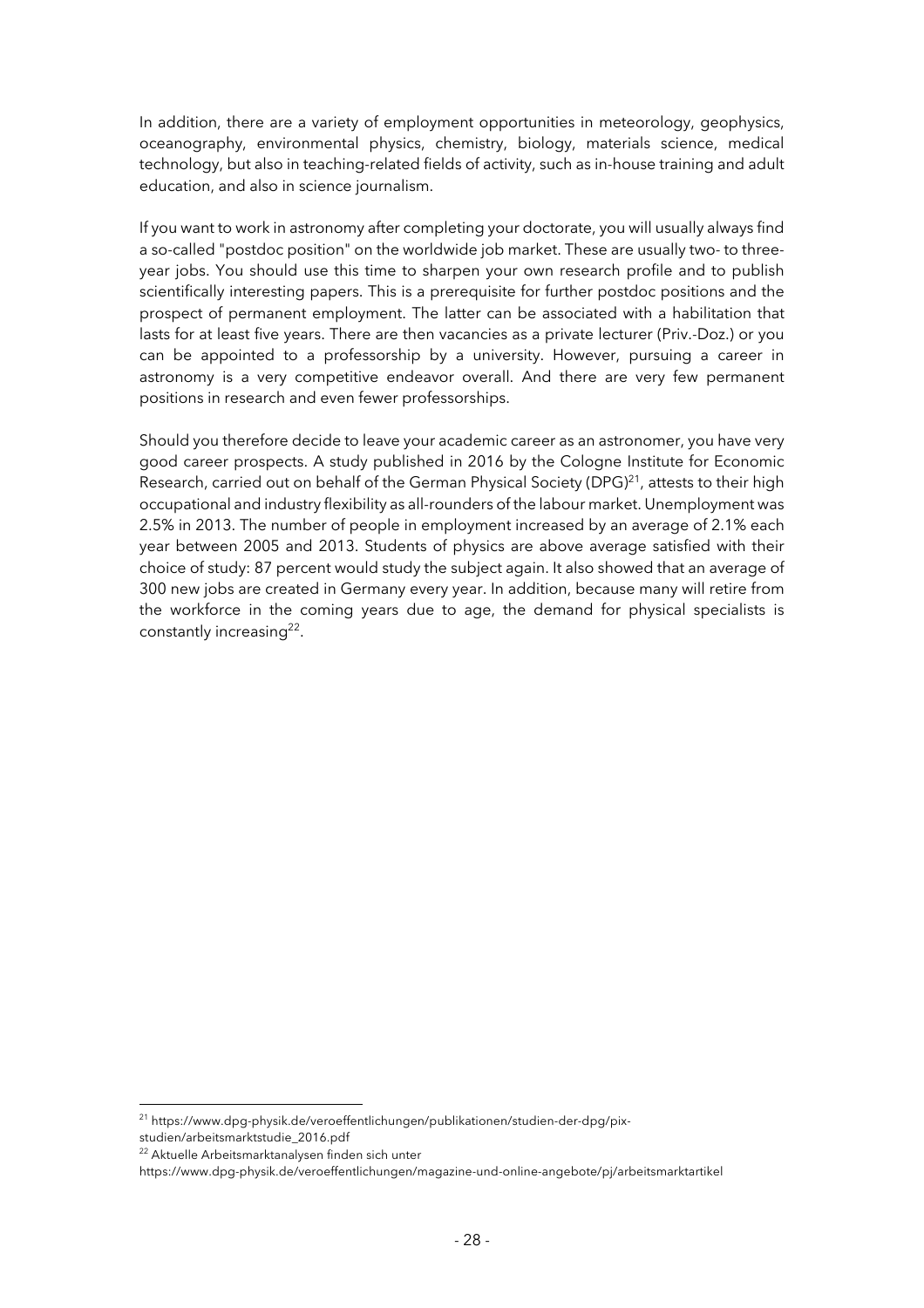#### **Information in the Internet**

- The Faculty of Physics and Astronomy at Heidelberg University: www.physik.uni-heidelberg.de
- Information on applying for a place in physics (Bachelor/Master) in Heidelberg: www.physik.uni-heidelberg.de/studium/bachelor/bewerbung www.physik.uni-heidelberg.de/studium/master/bewerber\_europa
- Advice on studying physics and astronomy: www.physik.uni-heidelberg.de/studium/service/studienberater
- Student committee for maths and physics: https://mathphys.stura.uni-heidelberg.de/w/
- Information on science as a career: https://www.dfg.de/foerderung/wissenschaftliche\_karriere/index.html
- **E** Astronomy at Heidelberg University: https://www.zah.uni-hd.de
- Links to the other astronomy institutes in Heidelberg: www.zah.uni-heidelberg.de/astronomy-physics-in-heidelberg/
- < **Physics B.Sc. module handbook:** https://www.physik.uni-heidelberg.de/c/image/f/studium/bachelor/pdf/BSc-Physik-Modulhandbuch.pdf
- **Examination regulations for the B.Sc.** https://backend-484.uni-heidelberg.de/sites/default/files/documents/2019-09/a14- 01-1-12 po ba physik homepage.pdf
- Physics M.Sc. module handbook: https://www.physik.uniheidelberg.de/c/image/d/studium/master/pdf/MScModuleManual.pdf
- **Examination regulations for the M.Sc.** https://backend-484.uni-heidelberg.de/sites/default/files/documents/2020- 10/Physik%20MSc%20PO%2C%2005.04.2019.pdf
- Information on the astronomy lab course: https://www.lsw.uni-heidelberg.de/users/jheidt/praktikum/index.html
- < **Deutsche Physikalische Gesellschaft** https://www.dpg-physik.de
- Deutsche Astronomische Gesellschaft: https://www.astronomische-gesellschaft.org
- General information on physics: https://www.pro-physik.de